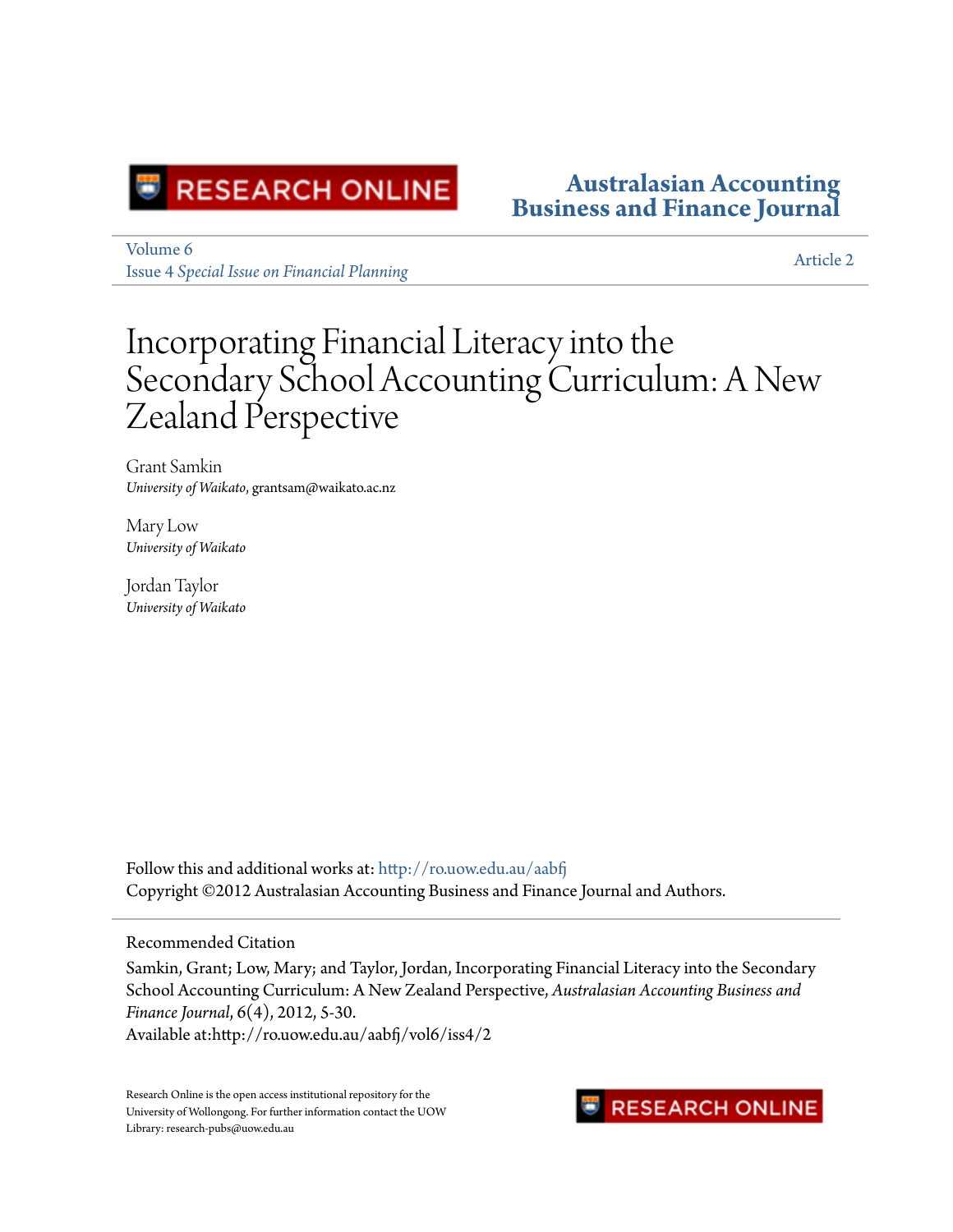### Incorporating Financial Literacy into the Secondary School Accounting Curriculum: A New Zealand Perspective

#### **Abstract**

This paper examines whether selected stakeholder groups believe accounting should continue to be taught as an elective subject in its current form at New Zealand secondary schools or whether incorporating a financial literacy component would increase the subject's relevance to students. A mixed method approach combining qualitative and quantitative research methods was used. An electronically administered survey was used to obtain the responses of secondary school accounting teachers, while additional insight in the form of semistructured interviews was obtained from other stakeholders.

Although respondents generally agreed that students benefited from accounting as an elective subject at secondary school, all agreed that the development of financial literacy skills was important. Difficulties in introducing a new core subject into an already overcrowded curriculum were acknowledged. However, this difficulty could be overcome by making modifications to the subject "Accounting". As the most widespread, existing "finance" related subject, Accounting would be the most appropriate vehicle through which to teach financial literacy.

#### **Keywords**

Accounting, accounting education, financial literacy, New Zealand secondary schools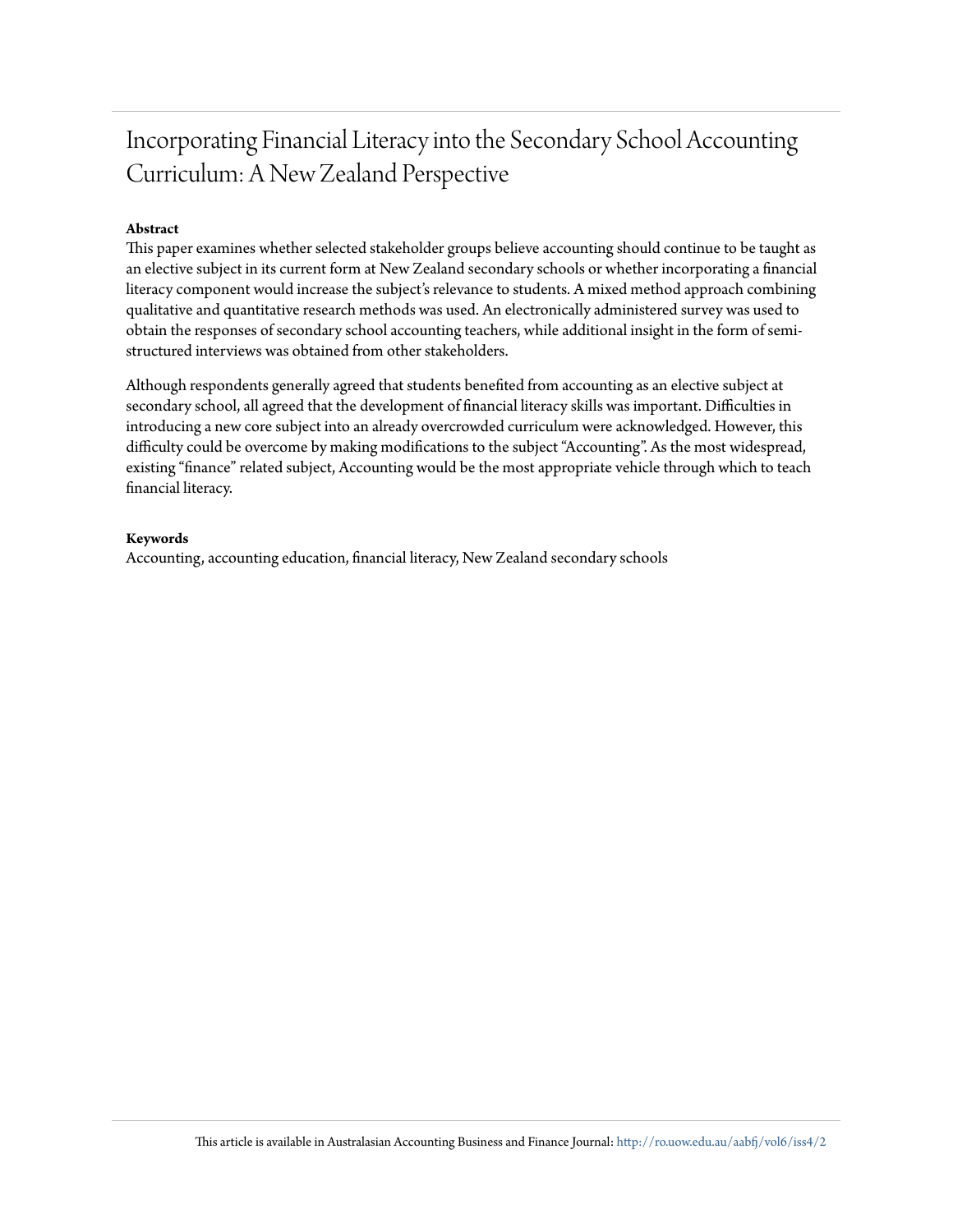

# **Incorporating Financial Literacy into the Secondary School Accounting Curriculum: A New Zealand Perspective**

**Grant Samkin1, Mary Low & Jordan Taylor** 

#### **Abstract**

This paper examines whether selected stakeholder groups believe accounting should continue to be taught as an elective subject in its current form at New Zealand secondary schools or whether incorporating a financial literacy component would increase the subject's relevance to students. A mixed method approach combining qualitative and quantitative research methods was used. An electronically administered survey was used to obtain the responses of secondary school accounting teachers, while additional insight in the form of semi-structured interviews was obtained from other stakeholders.

Although respondents generally agreed that students benefited from accounting as an elective subject at secondary school, all agreed that the development of financial literacy skills was important. Difficulties in introducing a new core subject into an already overcrowded curriculum were acknowledged. However, this difficulty could be overcome by making modifications to the subject "Accounting". As the most widespread, existing "finance" related subject, Accounting would be the most appropriate vehicle through which to teach financial literacy.

**Keywords:** Accounting, accounting education, financial literacy, New Zealand secondary schools

**JEL Codes:** M41; I22; M21, H31

 <sup>1</sup> University of Waikato Email: grantsam@waikato.ac.nz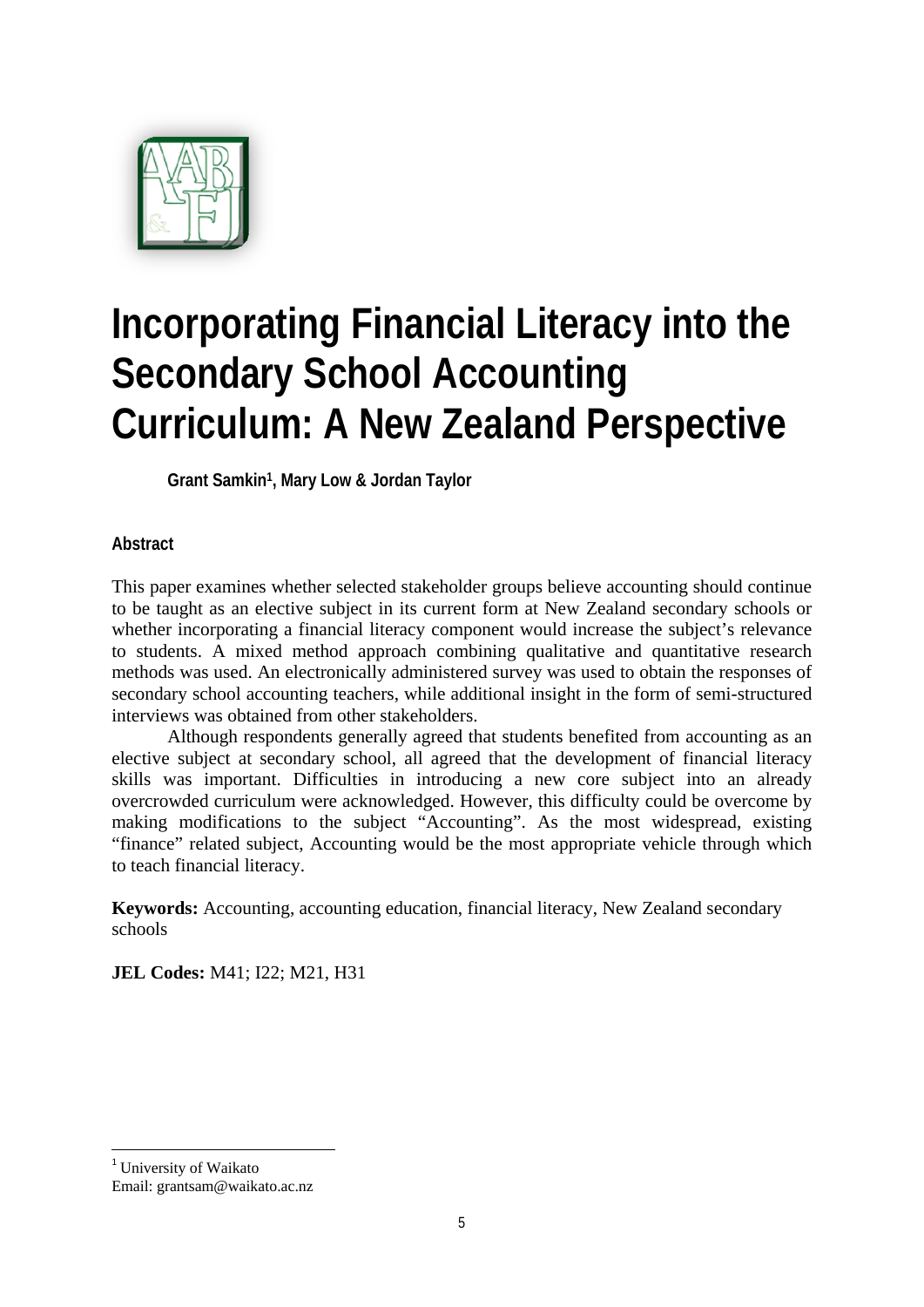#### **Introduction**

The objective of this paper is to examine whether accounting should continue to be taught as an elective subject in its current form at New Zealand secondary schools, or whether the incorporation of a financial literacy component will increase the subject's relevance to students. Recent changes surrounding professional accountancy education may have implications on whether and how accounting is taught in secondary schools and tertiary institutions. In 2011, the New Zealand Institute of Chartered Accountants (NZICA) announced changes to professional accountancy education (chartered accountants) requirements. These changes included a reduction in academic studies from a four-year to a three-year degree program requirement, with the professional examination changing to include four technical modules.

The continued relevance of the subject "Accounting" in New Zealand secondary schools was highlighted when the Ministry of Education issued the New Zealand Curriculum in 2007. Accounting was a notable omission<sup>2</sup> even though it was expected that the subject would fall under the Social Science "Learning Area".<sup>3</sup> The omission was surprising given the close fit accounting has to the curriculum's five key competencies: thinking; using language, symbols, and texts; managing self; relating to others; and, participating and contributing (Ministry of Education 2007). Despite its omission, the National Certificate of Educational Achievement (NCEA) Level  $3<sup>4</sup>$  statistics show that students still see the subject as relevant as over 3,000 sat NCEA Level 3 "Accounting" in 2009, numbers which compare favourably with other elective subjects (e.g. Economics: 4,414 students; Geography: 5,925, and History: 5,587) (New Zealand Qualifications Authority 2010).

Secondary school level accounting has been the subject of limited academic research. In particular, subject content and the topic's relevance and usefulness to those who chose not to pursue university studies remain under-researched. Research internationally has focussed rather on whether school accounting adequately prepares students for the introductory tertiary level course (Baldwin & Howe 1982; Doran, Bouillon & Smith 1991; Eskew & Faley 1988; Farley & Ramsey 1988; Keef 1988; Keef & Hooper 1991; Lee 1999; Mitchell 1985, 1988; Rhode & Kavanagh 1996; Schroeder 1986; Swanson & Brooks 1984). Jones and Wright (2010, p12) suggest that studies such as these are warranted in that it is useful to establish whether prior exposure to accounting offers an advantage in the form of higher grades in the introductory tertiary course, or a disadvantage "perhaps as a result of students being too selfassured when they are presented with what appears to be a repeat of high-school material".

Although internationally the findings generally suggest that students with prior secondary school accounting are likely to benefit when taking introductory tertiary accounting, the results are conflicting. In a United Kingdom study, Mitchell (1985) found that students who had taken accounting at secondary school may benefit from the experience in their final quantitative exam but this benefit was not apparent in qualitative assessments such

<sup>2</sup> New Zealand is a small country with a national exam system. A number of university accounting faculty are consulted by the Ministry of Education when the school accounting curriculum for years 11, 12 and 13 is developed or reviewed. Other accounting faculty members act in various capacities for the New Zealand Qualifications Authority, the organisation responsible for setting and administering the National Certificate of Educational Achievement (NCEA) Level 1, Level 2 and Level 3 examinations. These are usually sat at years 11, 12 and 13. There is a close link between accounting at secondary school and introductory tertiary level. This is illustrated through certain New Zealand universities providing exemptions to the first level introductory university accounting course to those secondary school students who achieve a prescribed level of NCEA level 3 credits in accounting.<br>
In this learning case students surface how sociation well and have then

In this learning area students explore how societies work and how they can participate and take action as critical, informed, and responsible citizens.

NCEA level 3 is year 13.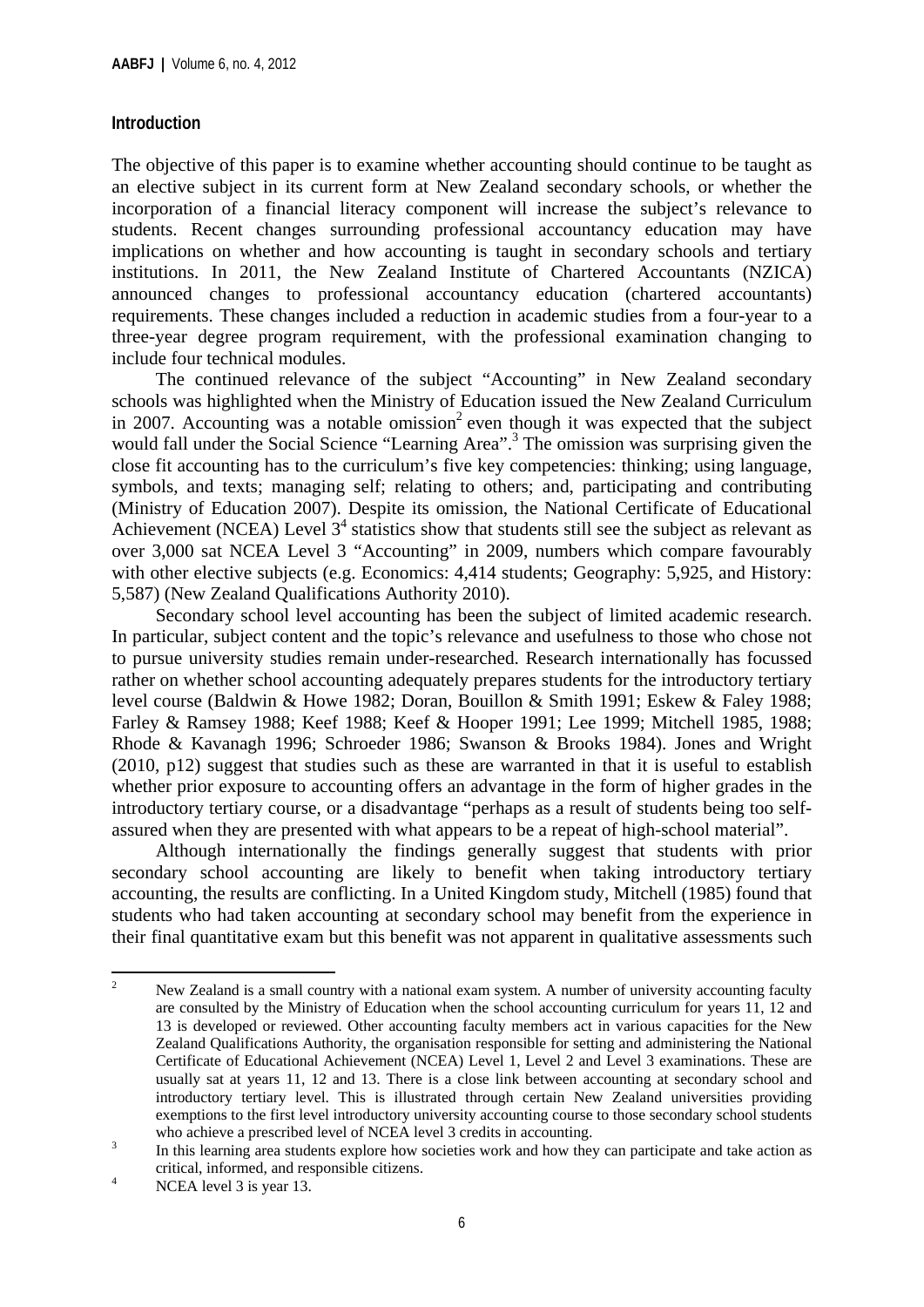as essays. In a later study, Mitchell (1988, p283) found that in qualitative assessments students who had studied accounting at high school performed better than students who had not, but the difference "was small and not significant at the 5% level". In a New Zealand study, Keef and Hooper (1991) found that those students who had studied accounting at school obtained benefits from this prior experience in the first-year accounting course. A more recent Australian study by Rhode and Kavanagh (1996) found that students who had studied accounting at high school have an advantage of one to two grades over students who had not previously studied accounting at school. More recently, a Hong Kong study by Lee (1999) found students who successfully completed secondary accounting achieve higher grades in tertiary accounting courses.

In an early United States study, Baldwin and Howe (1982) found that college students who had previously studied bookkeeping performed no better in university accounting classes than students who have not previously undertaken such a course. They found that as the semester progressed, those with prior, school accounting experience often fell behind other students. In a later study, Eskew and Faley (1988) found that, although the study of accounting at secondary school accounted for a significant portion of the variance in an introductory tertiary level accounting course, other factors including the student's aptitude and effort explained examination performance. In a New Zealand study, Keef (1988) found that in a first-year accounting course students who had studied accounting at secondary school obtained no advantage over those who had not (see also Doran et al. (1991) for similar findings).

Although the evidence would suggest that school accounting does provide some benefit to those taking the introductory tertiary level course, in recent years there has been an increased call to promote financial literacy in schools. In New Zealand, this includes Miller (2009); Morall (2009a, 2009b); Sheeran (2009), and, internationally, Beal and Delpachitra (2003); Chatzky (2002); Chen and Volpe (1998); Cutler (1997); Huddleston and Danes (1999); Mandell and Klein (2009); Marriott (2007). If these calls were heeded, decisions would need to be taken in terms of whether the financial literacy is provided as an additional subject in an already overcrowded secondary school curriculum, or whether a component should be incorporated into an existing financial-based paper such as accounting. This study contributes to the under-explored subject area and content of accounting at secondary school level.

The paper is structured as follows. First, the literature surrounding financial literacy is reviewed with specific highlighting of New Zealand issues. The method used in this paper is then described. This section includes a description of the survey instrument used and the collection of the quantitative and qualitative data. The findings of the electronically administered survey of secondary school accounting teachers and interviews with secondary school accounting heads of departments, university heads of department, and NZICA members are then discussed. A conclusion rounds out the paper.

#### **Literature Review**

Difficulties have been experienced in defining the precise meaning of the term "financial literacy" (see, for example, Beal & Delpachitra 2003; Buckland 2010; Marriott 2007; Widdowson & Hailwood 2007). For the purposes of this paper, "financial literacy" is defined as practical financial knowledge. That is, the skills individuals should possess to ensure they are able to make informed decisions about managing their personal finances.

Internationally the benefits of a financially literate population have been widely reported (see, for example, Bond 2000; Braunstein & Welch 2002; Brown et al.2006; Buckland 2010; Cutler & Devlin 1996; Financial Services Authority 1998, 1999; Mandell &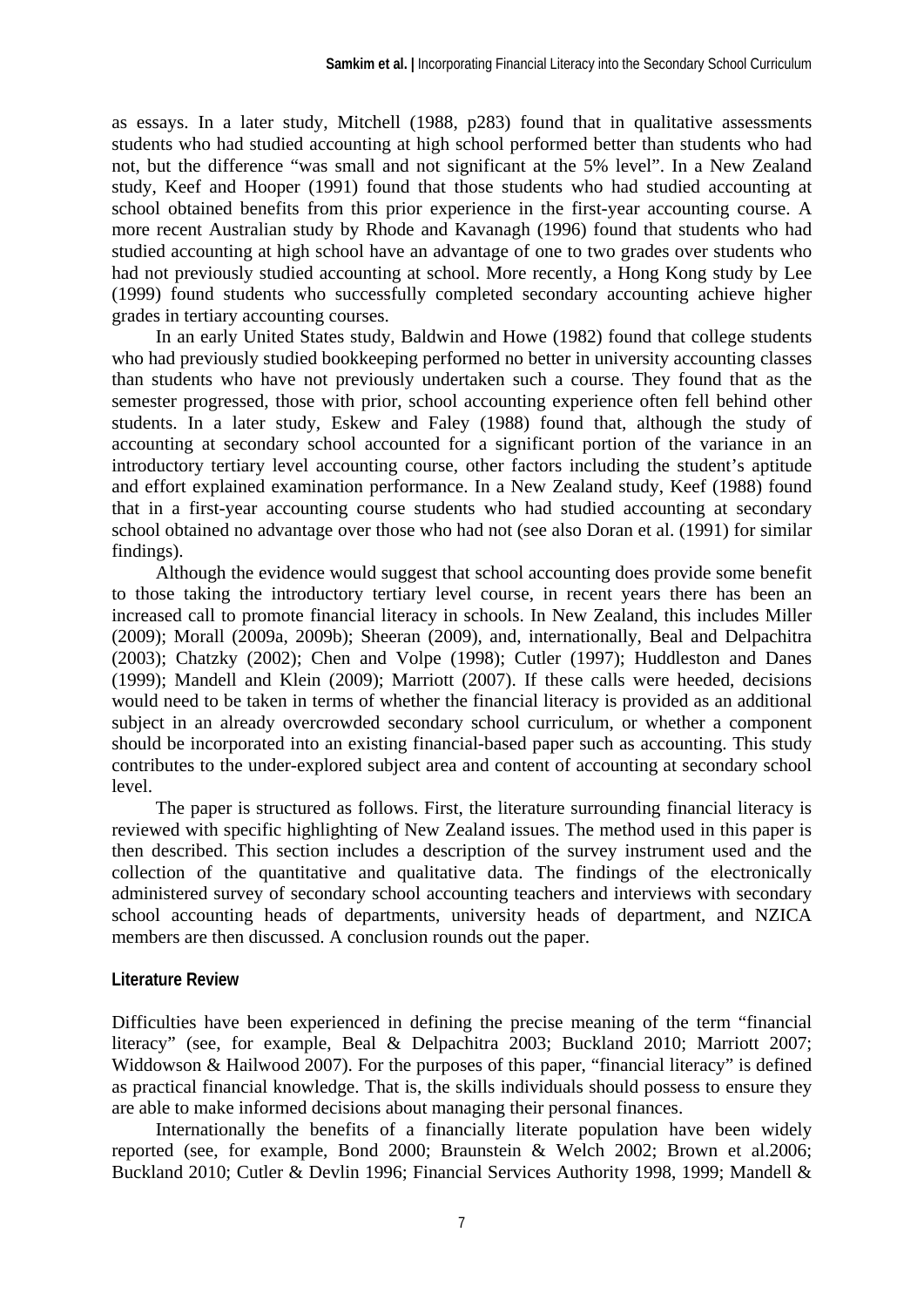Klein 2009). The dire consequences associated with personal financial mismanagement have been succinctly described by Beverly and Burkhalter (2005) as follows:

Poor financial choices can have a number of negative consequences. People may accumulate large credit card debts, making it difficult to obtain mortgages, car loans, and other types of credit. People may overpay for insurance and still not obtain adequate coverage. They may not create adequate emergency funds. They may contribute too little to retirement accounts or make unwise allocation decisions. They may fall prey to scams related to financial aid for college, home equity loans, and small business opportunities (Beverly & Burkhalter 2005, p121).

Prior research has indicated that an individual's level of financial literacy can have important implications for financial behaviour. Individuals with low levels of financial literacy are less likely to participate in the stock market (van-Rooij, Lusardi & Alessie 2007), are more likely to have higher levels of personal and household debt (Lusardi & Tufano 2009), and are less likely to manage wealth effectively (Stango & Zinman 2007). They choose mutual funds with lower fees (Hastings & Tejeda-Ashton 2008), plan less for retirement (Buckland, 2010; Lusardi & Mitchell 2007a, 2007b, 2009), and suffer health consequences (Joo and Garman, 1998). A further concern is the findings of Brown et al. (2006. p188) who in a UK study of small businesses found many small business people "appeared to be aware of their own lack of financial literacy".

Sound financial decision making is likely to occur when an individual becomes financially literate. This idea suggests that financial literacy education should commence early. As Grumet (2010) explains:

In these unstable economic times, many people feel there is a need for young students to have a foothold in financial education earlier and earlier, and yet at some schools students aren't offered even a basic course on the principles of accounting, much less how to balance a checkbook (Grumet 2010, p7).

In an early study, Chen and Volpe (1998) analysed the personal financial literacy of 924 students at 14 colleges in the USA. Participants were asked to answer 52 questions including 36 multiple-choice questions on personal finance. Chen and Volpe (1998) found the participants' personal financial knowledge was generally poor with a mean correct answer score of 53%. The benefit of introducingfinancial literacy into United States schools has been examined by Huddleston and Danes (1999). They found that teaching personal finance (financial literacy) in secondary schools increases financial knowledge and has a positive impact on both teenagers' financial behaviour and on their subsequent behaviour as adults. Chatzky (2002) found that the majority of American high school students were not getting financial literacy education and those that were did not appear to retain much content.

In a study of first-year students at the University of Southern Queensland, Australia, Beal and Delpachitra (2003, p18) concluded that students were "not skilled or knowledgeable in financial matters" and added "this lack of financial skill will tend to impact negatively on their future lives through incompetent financial management". In a more recent study that attempted to measure the personal financial awareness of a group of 149 first-year business school students in the United Kingdom, Marriott (2007) found serious gaps in the students' personal financial knowledge, in particular, in their basic understanding of the student loans system and part-time working. Marriott (2007) concluded that these results were perhaps not surprising "as only 21% of students stated that they had received lessons in personal finance prior to attending university" (Marriott 2007, p515). Finally, Lusardi, Mitchell & Curto (2010) identify that key determinants of financial literacy amongst 23 to 28 year-olds in the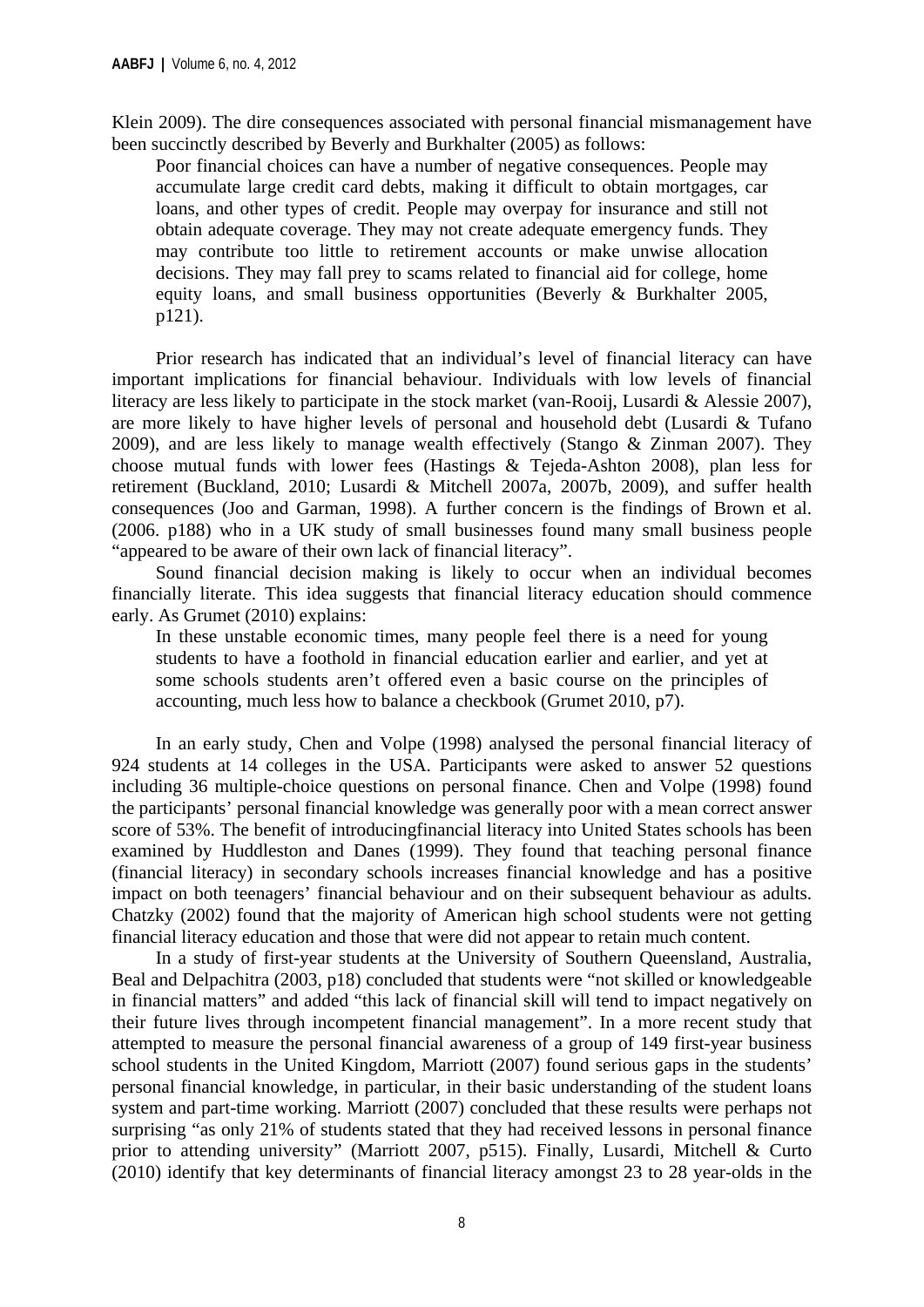United States found widespread shortcomings in the financial literacy of this age group and that there was a strong association between financial literacy and cognitive ability.

The failure to both promote and reinforce financial literacy in schools then has the potential to impact on consumers' ability to make sound financial decisions about present and future personal needs (Davis & Durband 2008). This is consistent with the view from Cutler and Devlin (1996) who concluded that not only was there a need for increased levels of financial literacy, but also that this knowledge should be introduced to individuals earlier.

#### *Financial Literacy: The New Zealand Experience*

The level of personal debt in New Zealand is problematic (Blair 2001). Over the past two decades household savings have dropped, while credit card liberalisation and easier access to consumer credit have led to higher borrowing rates for consumption than in other Anglo (Australia, Canada, United Kingdom, and United States) countries (Blair 2001; Skilling & Waldegrave 2004). It is this easy access to lending and credit that is described as fuelling the growing culture of consumption in the young adult market (Penman & McNeill 2008). Furthermore, New Zealand was the only country to have reduced financial wealth, while in other Anglo countries the increase in household debt has been matched by a significant increase in financial assets, including housing assets (Skilling & Waldegrave 2004). Skilling and Waldegrave (2004, p33) go so far as to suggest that "[P]eople seem to be favouring current consumption over saving for future consumption". In addition, the growing student debt is likely to have significant future social and economic impacts through constraining the ability of individuals to accumulate wealth over their lifetime (Skilling & Waldegrave 2004).

From an economic perspective, New Zealand relies heavily on vibrant and sustainable small businesses.<sup>5</sup> Of concern then are the findings of Brown et al.(2006, p180) who suggest that "worryingly, many small business owners do not have the adequate financial skills—they are not financially literate". Given the concern expressed with the level of financial literacy, the evidence suggests that a replication study in New Zealand may produce similar results to those already found.

Concern has been expressed with the levels of financial literacy in New Zealand. Reporting on a 30 multiple-choice questionnaire issued to 804 New Zealand secondary school students, Morris (2001, pii) concluded that, "New Zealand secondary school students were not financially knowledgeable and cannot attain a satisfactory grade in a fundamental knowledge-based test". A later review conducted at the end of 2007 suggested there is active interest and participation in financial literacy education, although provision is patchy (Retirement Commission 2007). A number of initiatives have been introduced to integrate financial literacy into the school curriculum. These include the National Strategy for Financial Literacy introduced in 2008, the creation of unit standards<sup>6</sup> for NCEA Levels 1, 2 and 3 under the title of "Personal Financial Management" (Crossan 2008; New Zealand Qualifications Authority 2008) and the Young Enterprise Trust (2009).

 5 At February 2011, 69% of all enterprises (small businesses) were non-employing while 28 % employed fewer than 20 employees (Statistics New Zealand 2011). 6

Achievement standards and unit standards differ markedly. Achievement standards are gained from studying traditional curriculum subjects. Students may gain achievement standards with either 'achieved', 'achieved with merit' or 'achieved with excellence'. Unit standards can be gained from studying traditional curriculum subjects as well as vocational subject areas (eg tourism or hairdressing). Like achievement standards, unit standards comprise a number of credits. When a student achieves a standard they earn the amount of credits that standard is worth. Generally the only grade available to those who pass a unit standard is 'Achieved'.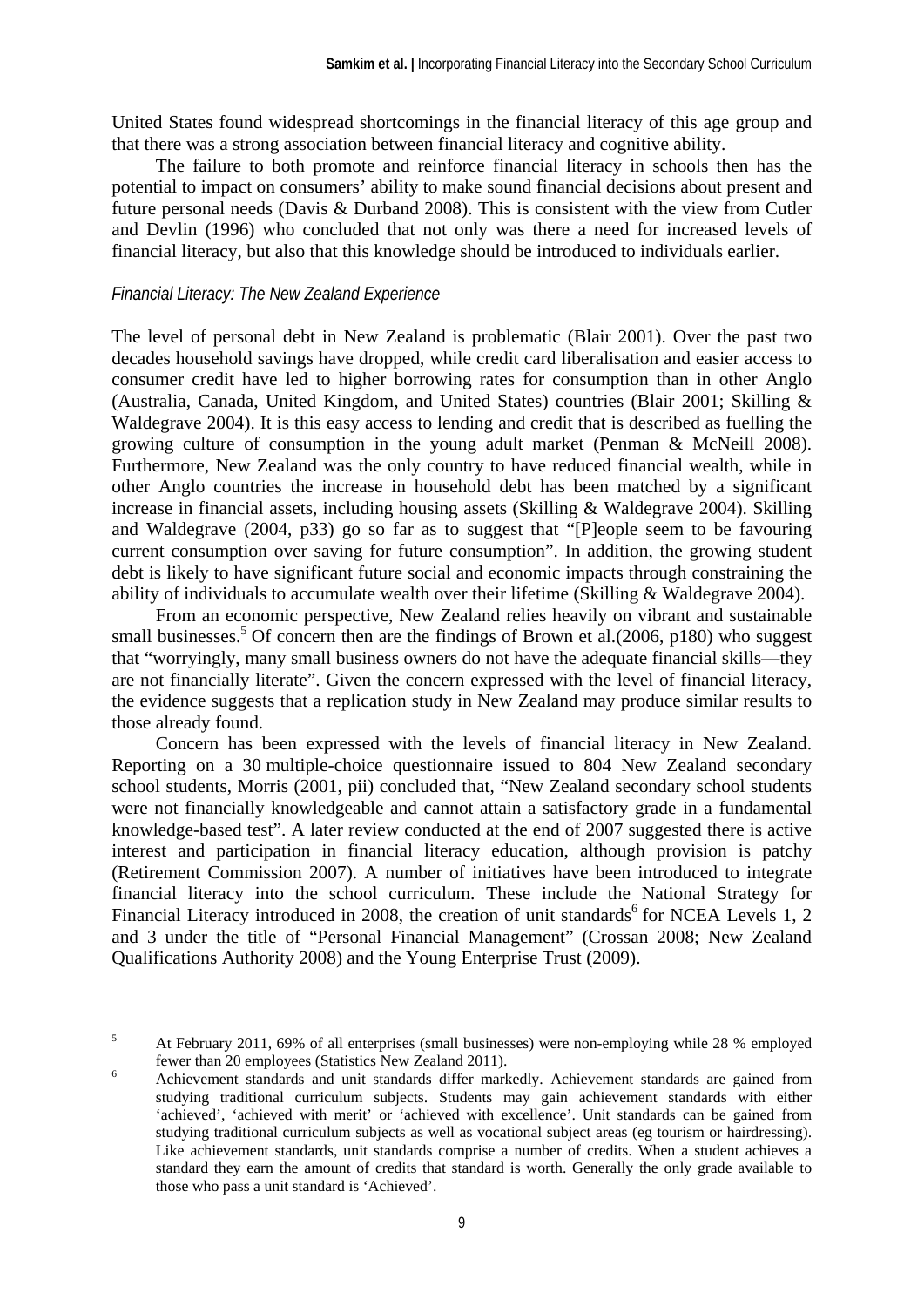In spite of these initiatives, the financial literacy of New Zealand school leavers remains problematic (Morall 2009a). A study by the Institute of Financial Advisers<sup>7</sup> published to coincide with the launch of the 2009 Financial Awareness Week was disturbing. It found that students were leaving school with what was described as "a less than adequate understanding of basic financial concepts" (McMorran 2009, p1). Four hundred and fortythree school students from 54 New Zealand secondary schools completed a 40-item multichoice financial knowledge questionnaire on areas of investments, compound interest, Automatic Teller Machine (ATM) cards, risk, third-party car insurance, and KiwiSaver.<sup>8</sup> The study found that only 27.3% of students had received more than 40 hours financial education at school, while 46.6% of students had received less than 5 hours. Of particular concern was that, although more than a quarter of the secondary students surveyed reported receiving more than 40 hours of financial education, no individual was able to achieve a pass mark of 50% or higher on the survey. The findings detailed by McMorran (2009) are consistent with those of earlier studies. The 2005 AC Nielson and Australia and New Zealand Banking Group survey found relatively low rates of financial literacy among New Zealand respondents aged 18 and over (Lusardi & Mitchell 2007b). These results are similar to those in the Financial Knowledge Survey 2009 (Colmar Brunton 2009) which found the level of knowledge of the lowest financial literacy group aged 18 and over had showed no significant improvement since it was last measured in 2006.

#### **Method**

The paper makes use of a combination of quantitative and qualitative research techniques, methods, and approaches (Johnson & Onwuegbuzie 2004). This approach to research is now widely practiced and accepted (Sale, Lohfeld & Brazil 2002). The rationale for this approach is that the strengths of both quantitative and qualitative techniques are combined in a single study to achieve the research objective. While survey instruments are useful to obtain data, these quantitative techniques cannot access additional information—including the 'lived experiences' (Sale et al. 2002)—of respondents, for example teachers, in which the researchers are interested. A further advantage of this "mixed methods" approach to answering research questions is that it enables the research results to be enriched in ways that a single form of data collection does not permit (Brewer & Hunter 1989; Hanson et al. 2005; Tashakkori & Teddlie 1998). In clarifying the benefits, Hanson et al. (2005, p224) explain that using both forms of data "allows researchers to simultaneously generalise results from a sample to a population and to gain a deeper understanding of the phenomenon of interest". An email survey and in-depth interviews were used to achieve the research objective.

#### *Survey Instrument*

The survey instrument was designed specifically for New Zealand teachers and contained educational terms with which they should be familiar. To ensure consistent understanding among respondents, the definition of financial literacy used in this paper (detailed earlier) was provided at the commencement of the questionnaire. The questionnaire contained a mix

 7 The study was commissioned by the Young Enterprise Trust and was a follow-up to one conducted in 2001. The Young Enterprise Trust is a charitable trust with a vision is to grow a more prosperous New Zealand through enterprise. The trust aims to inspire, educate and transform students through enterprise experience (Young Enterprise Trust 2009).<br> $V^{\text{inv}}$ Sover is a voluntary work based some

KiwiSaver is a voluntary, work-based savings initiative designed to help New Zealanders save for their retirement. Contributions to an individual's account are made through deductions from salaries and wages.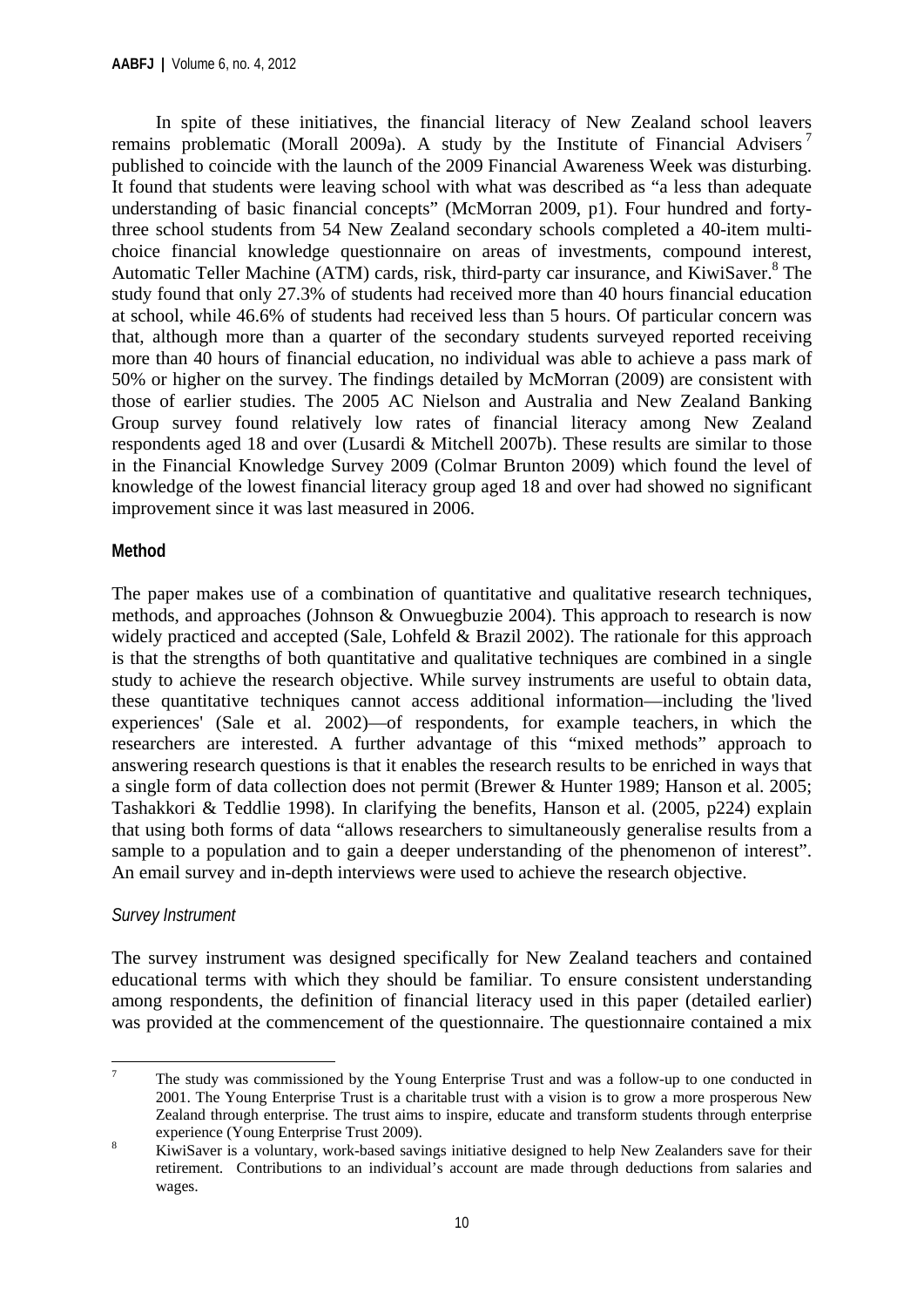of tick-box, Likert-type, and open-ended questions. As the questionnaire was aimed at secondary school teachers, it was felt that they would be in a position to provide further clarification on their responses. The data was collected anonymously. Demographic data collected included information on: gender, age, region of the country the respondent was from, position in school (for example, teacher or head of department), primary teaching responsibility, and place where he or she had studied accounting. Questions were developed in response to the Ministry of Education 2007 decision to exclude the subject "Accounting" from the New Zealand Curriculum and, therefore, sought the views of teachers on the current state of accounting in secondary schools. Questions on the skills an individual should possess in order to be considered financially literate and how, where, and when they should be taught were derived from the extant literature.

#### *Data Collection*

#### ELECTRONICALLY ADMINISTERED SURVEY

Secondary school commerce departmental heads and accounting teachers were surveyed by email. The email survey was designed using the Waikato Management School's online questionnaire development program—"Qualtrics". Email addresses for those teachers who had previously attended teacher Professional Development training days held by the Department of Accounting at the University of Waikato were available. Individuals who attended these professional development days usually came from schools in the central North Island. These individuals were all included in the survey. Faced with the difficulty of identifying the individual or individuals at secondary schools responsible for teaching accounting at schools in the remainder of the country, and to ensure that the views of teachers from the whole country were considered, the researchers decided that the New Zealand Commerce and Economic Teachers Association (NZCETA) should be approached with a request to use of its membership database.

A number of factors conspired to ensure that the calculation of a response rate would not be possible. First, due to differing interpretations surrounding New Zealand privacy legislation and the use of membership databases, NZCETA did not provide its database to the researchers but agreed to forward a link to the electronically administered survey to its members. No indication was provided of the number of members to whom the link was forwarded. Second, NZCETA members comprised both accounting and economics teachers. Consequently, even if NZCETA had provided the researchers with an indication of the number of its members, failing to provide a split between accounting and economics teachers would still have ensured that an accurate response rate could not be calculated.

When discussing their research methods, authors are generally able to justify low response rates to electronically administered questionnaires (see, for example, Grandon & Pearson 2004; Lowe & Locke 2005; Peng et al. 2007). These low response rates generally do not prevent the publication of findings, although the results are often treated with caution. Precedence also exists in the literature for not calculating response rates. In their study, Lau and Gregoire (1998) used questionnaires only from those patients willing to complete them. They, therefore, found no need to report a questionnaire response rate. Furthermore, in this study it was felt that the number of completed questionnaires compared favourably to the 149 responses to the 1,314 emails sent to members of accounting and finance departments in Britain in an early use of electronically administered surveys undertaken by Lowe and Locke (2005).

Respondents were not required to answer all questions as it was felt that in certain situations respondents might not be completely familiar with an issue raised. A total of 81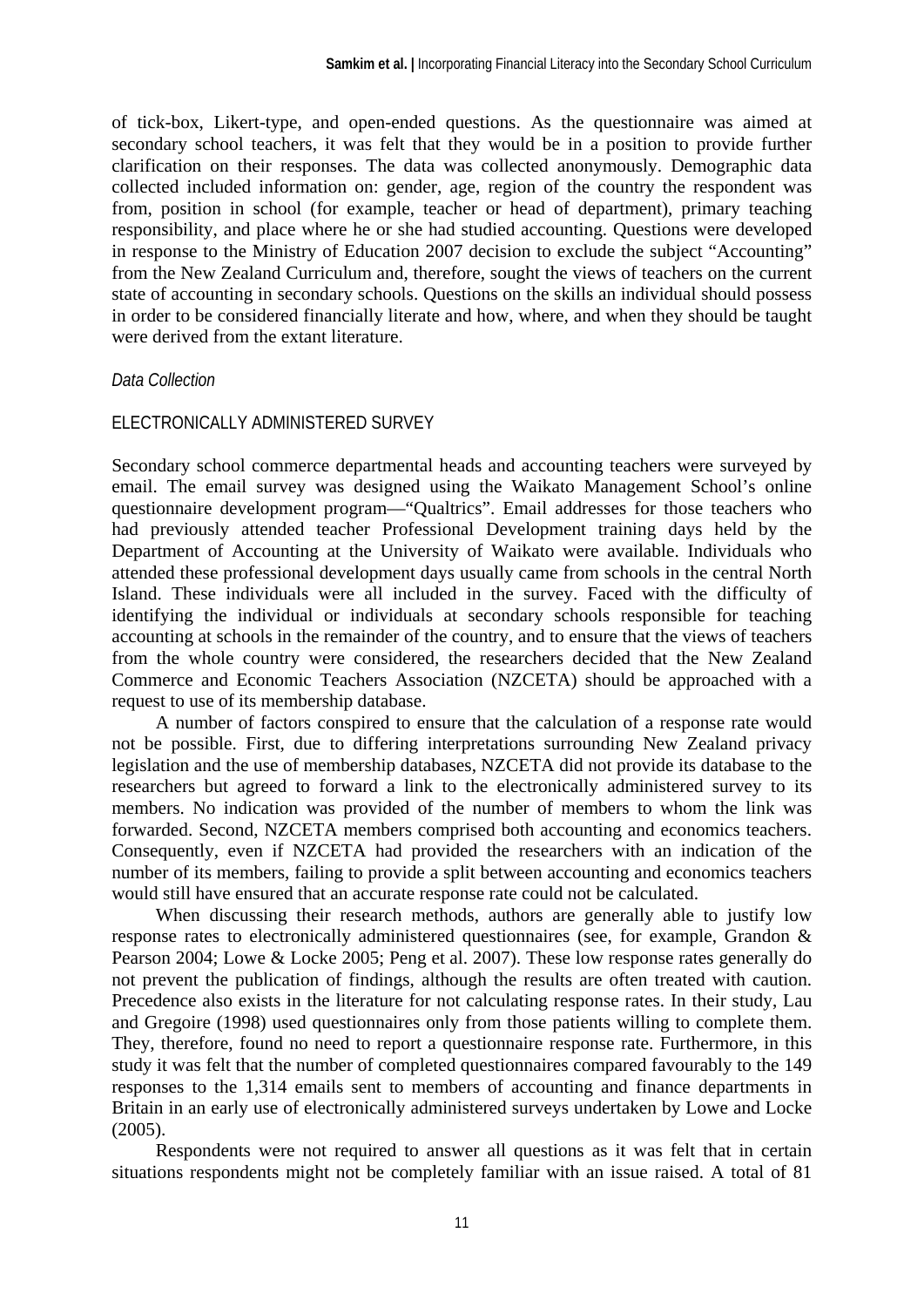teachers responded to the electronically administered survey. Only those questionnaires that were substantially completed were analysed and included in the results. A total of 71 questionnaires were considered to have a dataset sufficiently complete for analysis purposes. That is the questionnaire was essentially complete. The demographic characteristics of the respondents are detailed in Table 1.

|                                        | Characteristic              | Frequency $(\% )$ |
|----------------------------------------|-----------------------------|-------------------|
| <b>Sex</b>                             | Male                        | 32.4              |
|                                        | Female                      | 67.6              |
|                                        |                             |                   |
| Age                                    | 20-29                       | 2.8               |
|                                        | $30-39$                     | 18.3              |
|                                        | 40-49                       | 39.4              |
|                                        | 50-59                       | 29.6              |
|                                        | $60 - 69$                   | 9.9               |
|                                        |                             |                   |
| <b>Region of respondent</b>            | Northland                   | 7.1               |
|                                        | Auckland                    | 40.8              |
|                                        | Waikato                     | 11.3              |
|                                        | Bay of Plenty               | 8.5               |
|                                        | Gisborne                    | 0.0               |
|                                        | <b>Hawkes Bay</b>           | 4.2               |
|                                        | Taranaki                    | 0.0               |
|                                        | Manawatu-Wanganui           | 1.4               |
|                                        | Wellington                  | 2.8               |
|                                        | Tasman                      | 0.0               |
|                                        | Nelson                      | 1.4               |
|                                        | Malborough                  | 0.0               |
|                                        | <b>West Coast</b>           | 0.0               |
|                                        | Canterbury                  | 12.7              |
|                                        | Otago                       | 4.2               |
|                                        | Southland                   | 4.2               |
|                                        | Other                       | 1.4               |
|                                        |                             |                   |
| <b>Position</b>                        | Teacher                     | 56.3              |
|                                        | Head of Department          | 43.7              |
|                                        |                             |                   |
| <b>Primary teaching responsibility</b> | Accounting                  | 76.1              |
|                                        | Other*                      | 23.9              |
|                                        |                             |                   |
| Where did you study accounting         | University                  | 83.1              |
|                                        | Other certified institution | 12.7              |
|                                        | Not studied accounting      | 1.4               |
|                                        | Other                       | 2.8               |

| Table 1                                    |
|--------------------------------------------|
| Demographic Characteristics of Respondents |

\* These other subjects included economics, digital technology, business studies and mathematics

The majority of respondents are from Auckland, as it is the area of the country with the largest population. However, responses were received from most regions of the country. The primary teaching responsibilities of the majority of respondents is accounting, with 81.9% of respondents having studied accounting at university.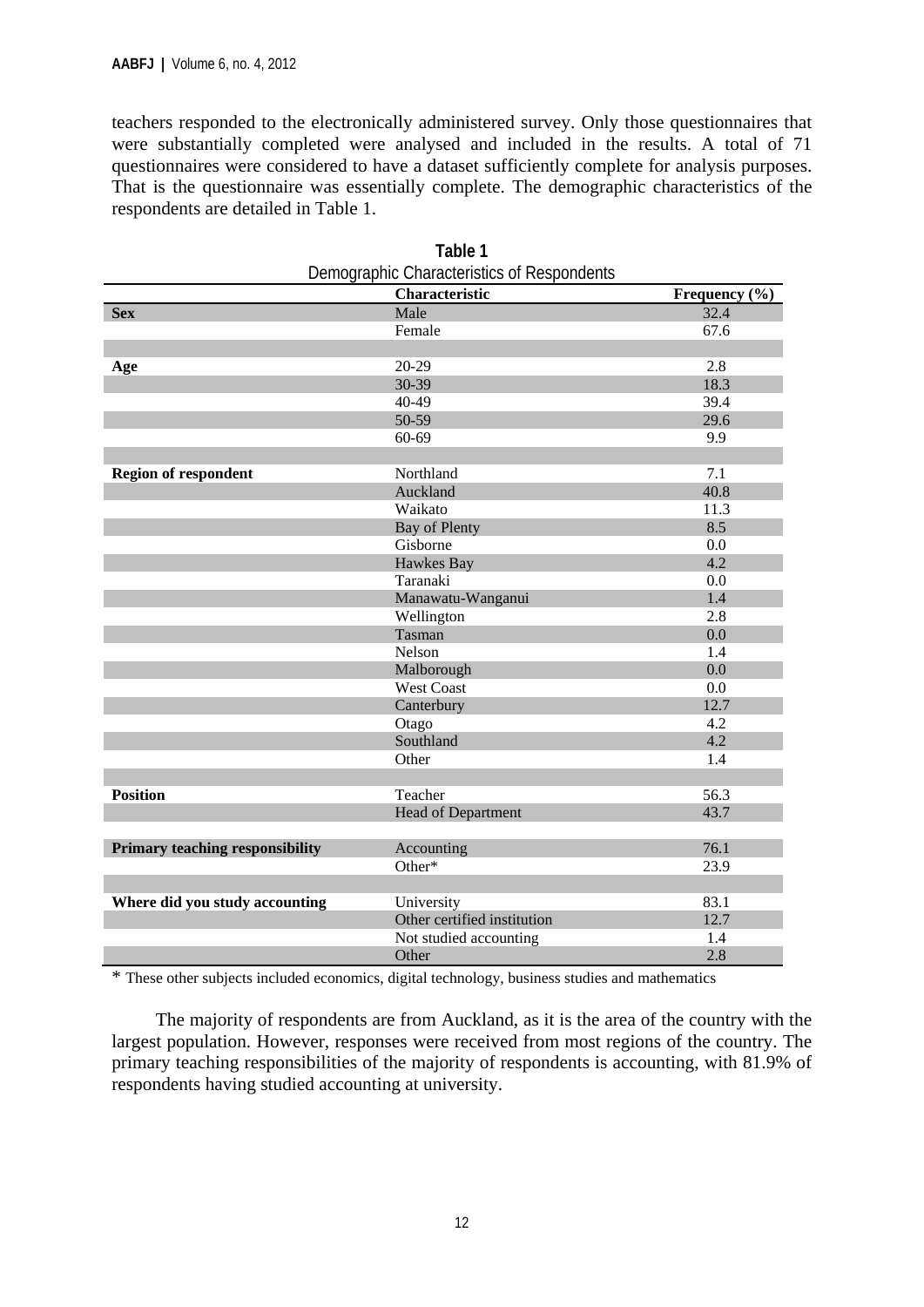#### SEMI-STRUCTURED INTERVIEWS

In addition to the survey instrument described above, and to provide a richness to the data gathered, a number of semi-structured interviews were conducted with the following: five of the eight departmental heads of accounting from New Zealand universities; six secondary school departmental heads of accounting; and three members of the New Zealand Institute of Chartered Accountants. The individuals were selected on the basis of their familiarity with secondary school accounting, its integration with the introductory tertiary paper, progression on to the profession, as well as their willingness to participate in the study. The interviews were conducted face-to-face, or, where this was not possible due to the distances involved, telephonically. The interview commenced by asking the interviewees whether they thought students benefited from taking accounting at secondary school. The views of interviewees were also sought on whether students should be taught financial literacy skills in secondary school and whether financial literacy should be a core subject. The interviews ranged between 15 minutes and 30 minutes in length. They were taped and transcribed.

#### **Results and Discussion**

This section of the paper describes and discusses the findings from the electronically administered survey and the perspectives of six secondary school departmental heads of accounting (DHAs), five university heads of department (HODs) of accounting, and three NZICA members. A number of themes will be used to discuss the results of the electronically administered survey.

#### *Electronically Administered Survey Findings: Secondary School Accounting Teachers*

#### THE NEW ZEALAND CURRICULUM

In light of the Ministry of Education 2007 decision to exclude the subject "Accounting" from the New Zealand Curriculum, teachers were asked to rate—on a Likert-type scale of 0 to 5 where 0 depicts "does not fit" and 5 "fits well"—how the subject taught at secondary school met each of the Curriculum's five key competencies. The mean responses to this question are detailed in Table 2.

| Meeting the New Zealand Curriculum's Five Key Competencies |             |                 |  |  |  |
|------------------------------------------------------------|-------------|-----------------|--|--|--|
|                                                            | <b>Mean</b> | <b>Standard</b> |  |  |  |
|                                                            |             | deviation       |  |  |  |
| <b>Thinking</b>                                            | 4.52        | 0.73            |  |  |  |
| Using language, symbols and texts                          | 4.44        | 0.71            |  |  |  |
| <b>Managing self</b>                                       | 4.24        | 0.90            |  |  |  |
| <b>Relating to Others</b>                                  | 3.28        | 1.28            |  |  |  |
| Participating and contributing                             | 3.59        | 1.21            |  |  |  |

| Table 2                                                    |
|------------------------------------------------------------|
| Meeting the New Zealand Curriculum's Five Key Competencies |

The relatively high mean for each of the curriculum's five key competencies suggests that those secondary school teachers who responded believe that the subject "Accounting" aligns with the New Zealand Curriculum. One teacher explained the difficulty experienced with accounting's exclusion from the Curriculum as follows:

I have a real concern that there is no commerce/business/financial literacy strand in the NZ curriculum as this makes it much harder to argue for inclusion of accounting and financial admin courses when school is organised based on NZ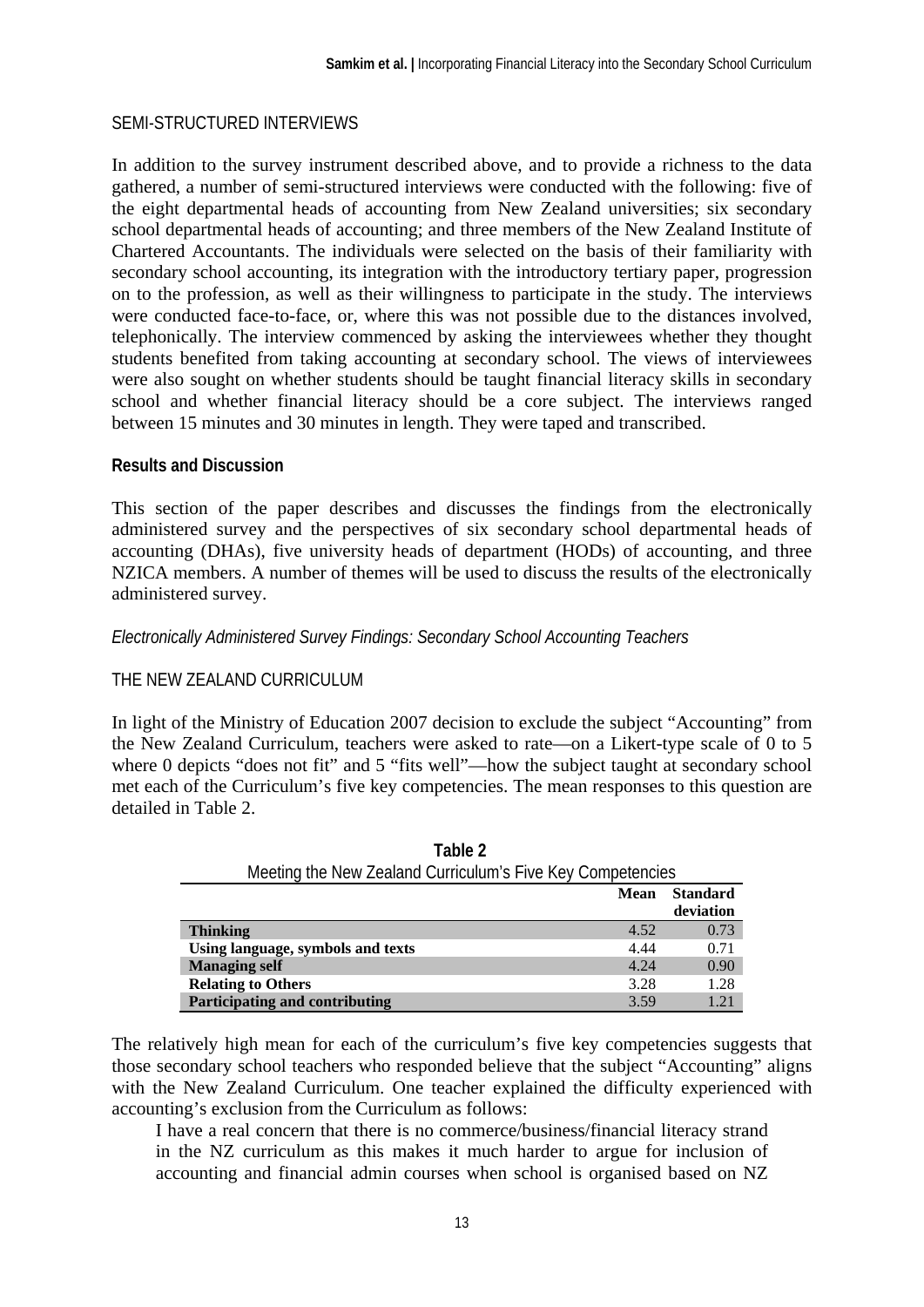curriculum faculties. Business, accounting, economics etc. get split into small, insignificant (and often ignored) parts of larger faculties. (Respondent No. 22)

#### SATISFACTION WITH THE ACCOUNTING SUBJECT CURRICULUM

Although respondents believe "Accounting" aligns with the New Zealand Curriculum's 5 key competencies, the subject was not included in the 2007 Curriculum. In addition, a number of initiatives have been introduced to integrate financial literacy into the school curriculum. It was, therefore, felt that it would be useful to asked teachers how satisfied they were with the current status of the NCEA "Accounting" Level 1, Level 2 and Level 3 subject curriculum.<sup>9</sup> There was a mixed response to these questions. In response to the question on satisfaction with Level 1, 5.6% very satisfied and 52.1% were satisfied. Only 7% of teachers were very satisfied and 33.8% were satisfied with the Level 2 subject curriculum, while at Level 3, 4.2% of respondents were very satisfied and 49.1% satisfied with the subject curriculum. This position is reinforced through the comments of respondents to the last open ended question to the questionnaire. Dissatisfaction was expressed with the standard being perceived as too high and too academic, making it irrelevant to students. The following comments by questionnaire respondents illustrate their position.

What hope do these young, totally inexperienced kids have of applying (let alone understanding first hand) what they are taught in NCEA. I feel the standards are exceedingly high and expectations too high for ones without the ability to correlate theory with practical knowledge. The curriculum appears heavily driven by the Institute of CA's, with their own, selfish goals in clear focus, without any thought as to how to pass on real, practical life skills to more and more students who are all going to get the opportunity, in one way or another, to practice first-hand what they learn/learned at school. (Respondent No. 7)

The financial statements section is far too academic for level 3 as the students are expected to be familiar with the financial reporting standards in many cases are not relevant to students who learn accounting for general financial literacy. Besides, it is difficult for students to comprehend the content of the Framework and financial reporting standards as they have no working experience. (Respondent No. 24)

A number of respondents also expressed dissatisfaction with the curriculum content. This included teaching of partnerships at NCEA Level 3, sub-systems at Level 2, and the emphasis placed on theory. This position was succinctly described by a respondent as follows:

There should be a greater emphasis on double entry in level one and two. Taccounts should be taught and NOT three-column ledger accounts. Partnerships should be taught at Level 2 and companies only, at Level 3. Level 3, in addition to companies should have more management accounting than is at present. (Respondent No. 32)

These findings suggest that a number of accounting teachers have concerns with teaching the subject's curriculum. This discontent could have serious implications. Students

  $\alpha$  At the time of writing a realignment of the material covered in the subject 'Accounting' NCEA Level 1, Level 3 and Level 3 curriculum was being considered. The unit and achievement standards in place at the time of undergoing the study can be found at http://www.nzqa.govt.nz/qualificationsstandards/qualifications/ncea/subjects/accounting/levels/. Teachers can select a combination of the standards.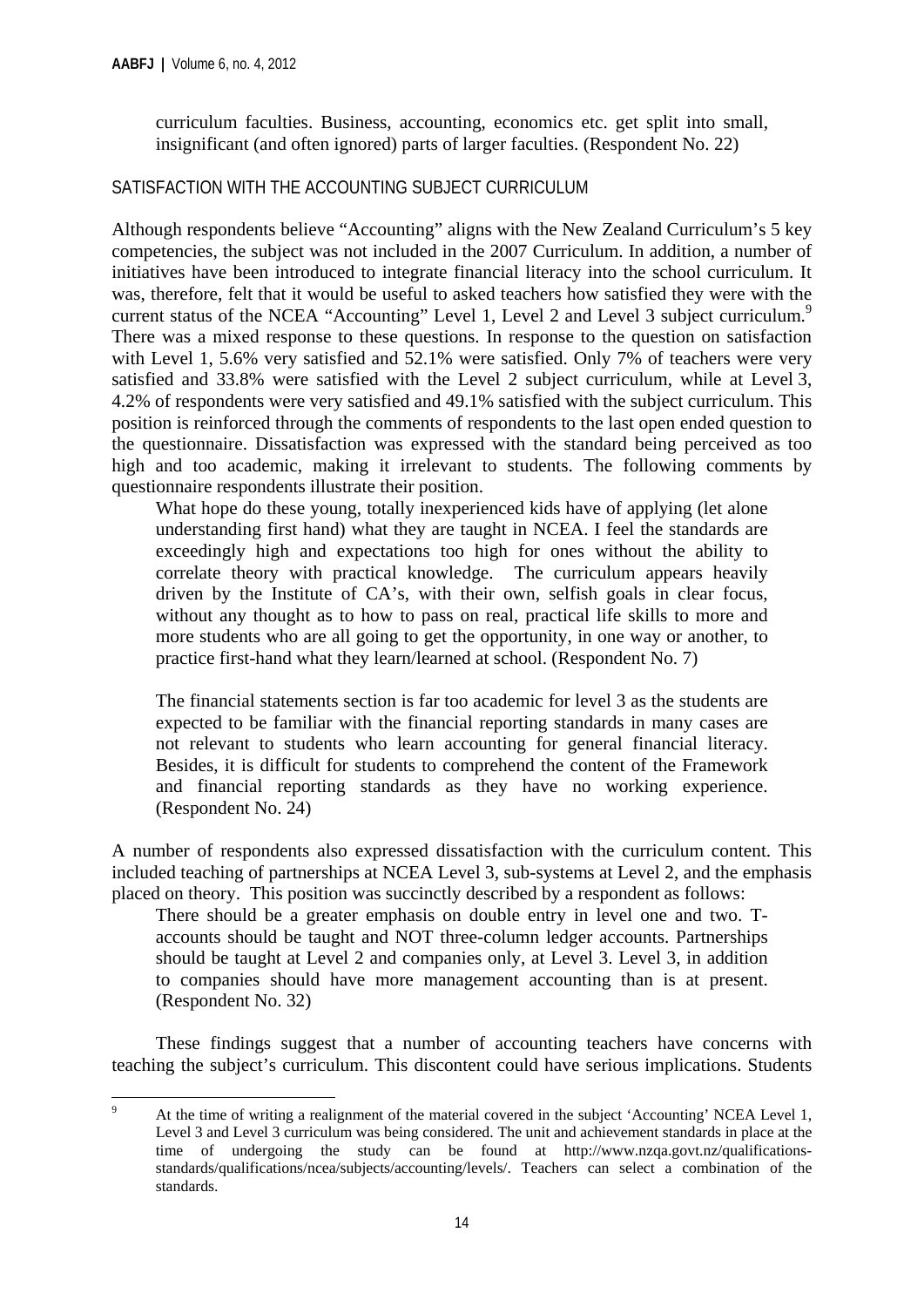could develop misguided perceptions of accounting career pathways and of the accounting profession itself. To inspire students, teachers should be content with subject curriculum.

#### LEVEL OF FINANCIAL LITERACY SKILLS

A number of New Zealand reports and studies highlight problems with the financial literacy skills of secondary school students (Lusardi & Mitchell 2007b; McMorran 2009; Morall 2009a; Morris 2001). As teachers spend a significant amount of time with students, it was considered instructive to obtain teachers' views of the average secondary school students' financial literacy skills to establish whether the teachers' viewpoints were similar to the research findings.

Teachers were asked to rate their perception of the average New Zealand secondary student's financial literacy skills on an 11-point Likert-type scale where zero (0) depicts none, while ten (10) depicts excellent financial literacy skills. The lowest score awarded by respondents was 1 and the highest 7. The mean score for this question was 3.65 (SD 1.64) suggesting that secondary school accounting teachers believe that students' financial literacy skills are below average.

Studies internationally and in New Zealand have identified and detailed what skills are necessary for an individual to be considered financially literate (see, for example, Bowen 2002; Fox, Bartholomae & Lee 2005; Lusardi et al. 2010; McMorran 2009; Morris 2001; Widdowson & Hailwood 2007). Having identified the skills necessary for an individual to be considered financially literate, teachers were asked to indicate a level of agreement on a 5 point Likert-type scale (1 strongly disagree and 5 strongly agree) whether the following areas should be taught to students at secondary school level. The findings are summarised in Table 3 below.

|                                                               | Min value                   | Max value     | Mean | Variance | <b>Standard deviation</b> | Total responses |
|---------------------------------------------------------------|-----------------------------|---------------|------|----------|---------------------------|-----------------|
| <b>Personal budgeting</b>                                     |                             | 5             | 4.61 | 0.41     | 0.64                      | 71              |
| <b>Credit card skills</b>                                     | 3                           | 5             | 4.41 | 0.39     | 0.62                      | 71              |
| Effectively manage a mortgage                                 | 3                           | 5             | 3.79 | 0.94     | 0.97                      | 71              |
| Interest rate implications on such things as mortgages, term  |                             |               |      |          |                           |                 |
| deposits and credit cards                                     | 2                           | 5             | 4.28 | 0.41     | 0.64                      | 71              |
| <b>Basic tax knowledge</b>                                    | $\mathcal{L}$               | $\mathcal{F}$ | 4.14 | 0.41     | 0.64                      | 71              |
| Various insurance policies available                          | $\mathcal{D}_{\mathcal{L}}$ | 5             | 3.68 | 0.59     | 0.77                      | 71              |
| Interpret and verify the accuracy of financial documents e.g. |                             |               |      |          |                           |                 |
| payslip, credit card statement, cash register receipt         | 3                           | 5             | 4.44 | 0.39     | 0.63                      | 71              |

| Table 3                                             |  |
|-----------------------------------------------------|--|
| Financial Literacy and Forms of Practical Knowledge |  |

From Table 3, the mean response to all but two of the statements exceeded 4. The only exception related to the skill areas of insurance (3.68), and learning about mortgages (3.79). This finding shows that accounting teachers recognise the need for these financial literacy skills to be taught at secondary school.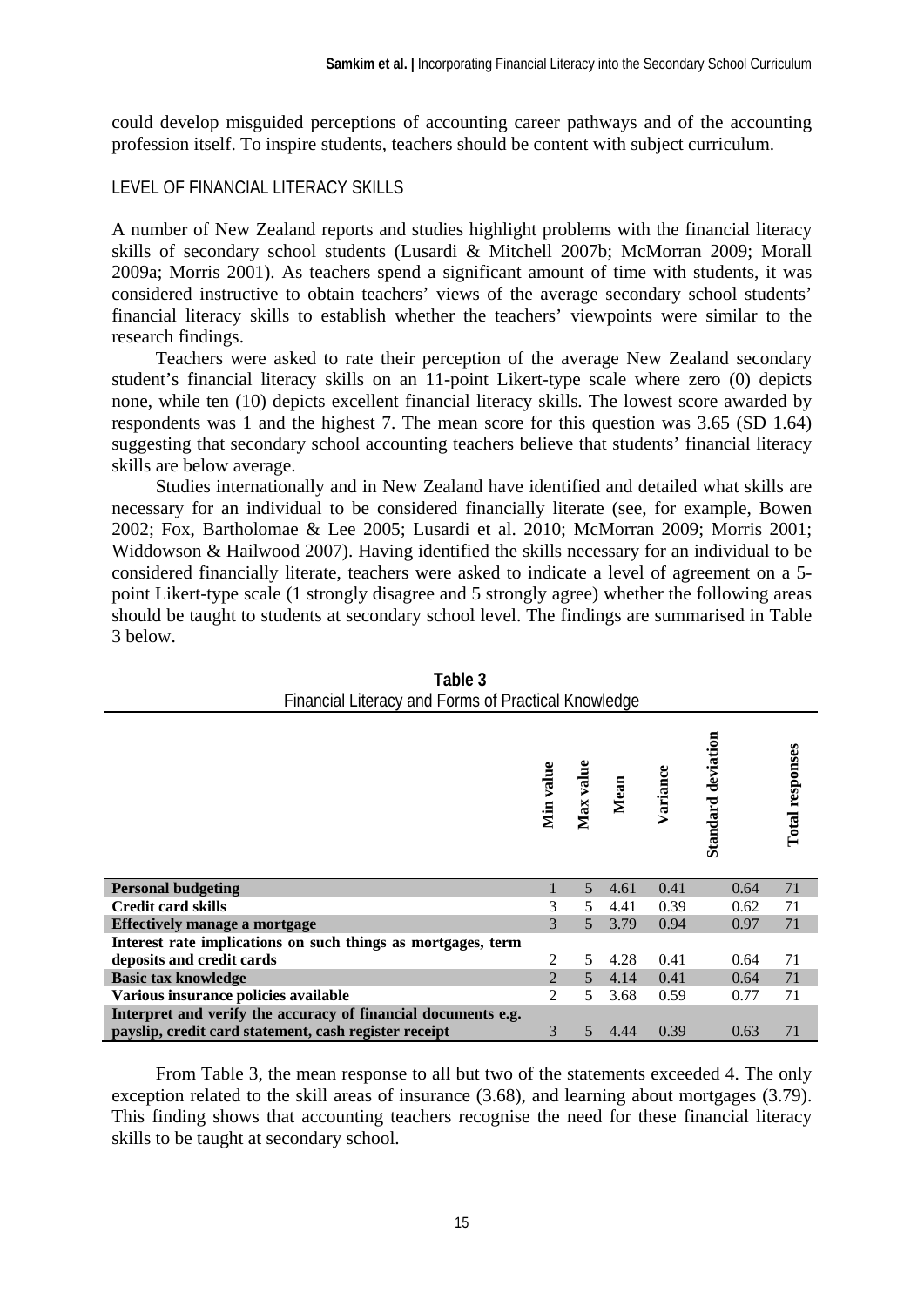#### HOW, WHERE AND WHEN SHOULD FINANCIAL LITERACY BE TAUGHT?

Beal and Delpachitra (2003), Chen and Volpe (1998) and Marriott (2007) have expressed concern over the level of financial literacy skills of university students. Similar concerns have been expressed about secondary school students (see, for example, Bowen 2002; Huddleston & Danes 1999; McMorran 2009). To overcome these perceived shortcomings, Cutler and Devlin (1996) believe that financial education should commence as early as possible, while Chatzky (2002) and Crossan (2008) suggest that initiatives be put in place to integrate financial literacy into the school curriculum.

In order to answer the question about "where" financial literacy skills should be taught, teachers were offered the following alternatives: home; primary school; intermediate school; secondary school; tertiary; external organisations, for example, the Retirement Commission; and other. Respondents could select all the options they thought applicable. The results are detailed in Table 4. Of the 71 respondents to the survey, 68 believed financial literacy skills should be taught at secondary school level, while 55 believed they should be taught at home. There was also strong support for teaching financial literacy skills at primary and intermediate school. Interestingly, 56 of the 71 respondents selected home and secondary school, while 30 of the 71 respondents selected home, primary school, intermediate school, and secondary school as the most appropriate forums for teaching financial literacy. These findings suggest that respondents believe that financial literacy is a skill that starts in the home and that it should continue to be reinforced throughout a student's education. External organisations such as the Retirement Commission teaching financial literacy was supported by only 12 respondents (16.9%).

|                                                          | Number of | $\frac{0}{0}$ |
|----------------------------------------------------------|-----------|---------------|
|                                                          | responses |               |
| Home                                                     | 55        | 77.5          |
| <b>Primary school</b>                                    | 33        | 46.5          |
| <b>Intermediate school</b>                               | 45        | 63.4          |
| <b>Secondary school</b>                                  | 68        | 95.8          |
| <b>Tertiary</b>                                          | 24        | 33.8          |
| <b>External organisation: e.g. Retirement Commission</b> | 12        | 16.9          |
| Other, please specify                                    |           |               |

**Table 4** Most Appropriate Forum for Teaching Financial Literacy Skills

Teachers were then asked to rank a list of options with regard to "how" they thought financial literacy skills should be taught at secondary school. Of the 65 teachers that responded to this question, 28.2% thought that the most appropriate way was incorporating these skills into the accounting curriculum; 23.9 % of the teachers thought that the teaching of these skills deserved a new curriculum area. Only 14.1% of teachers thought unit standards in accounting were the best way. Financial literacy in New Zealand is most commonly taught through external organisations such as the website sorted.org.nz which is operated by the Retirement Commission. This form of education was ranked the eighth best option by 69.0% of respondents. Unit and achievement standards across a variety of subjects were generally not favoured by teachers.

A supplementary question asked teachers to rate, on a Likert-type scale of 0 to 10 (where 0 is not important and 10 highly important), how important the teaching of financial literacy skills at different levels of education is—the "when" question. The results are detailed in Table 5.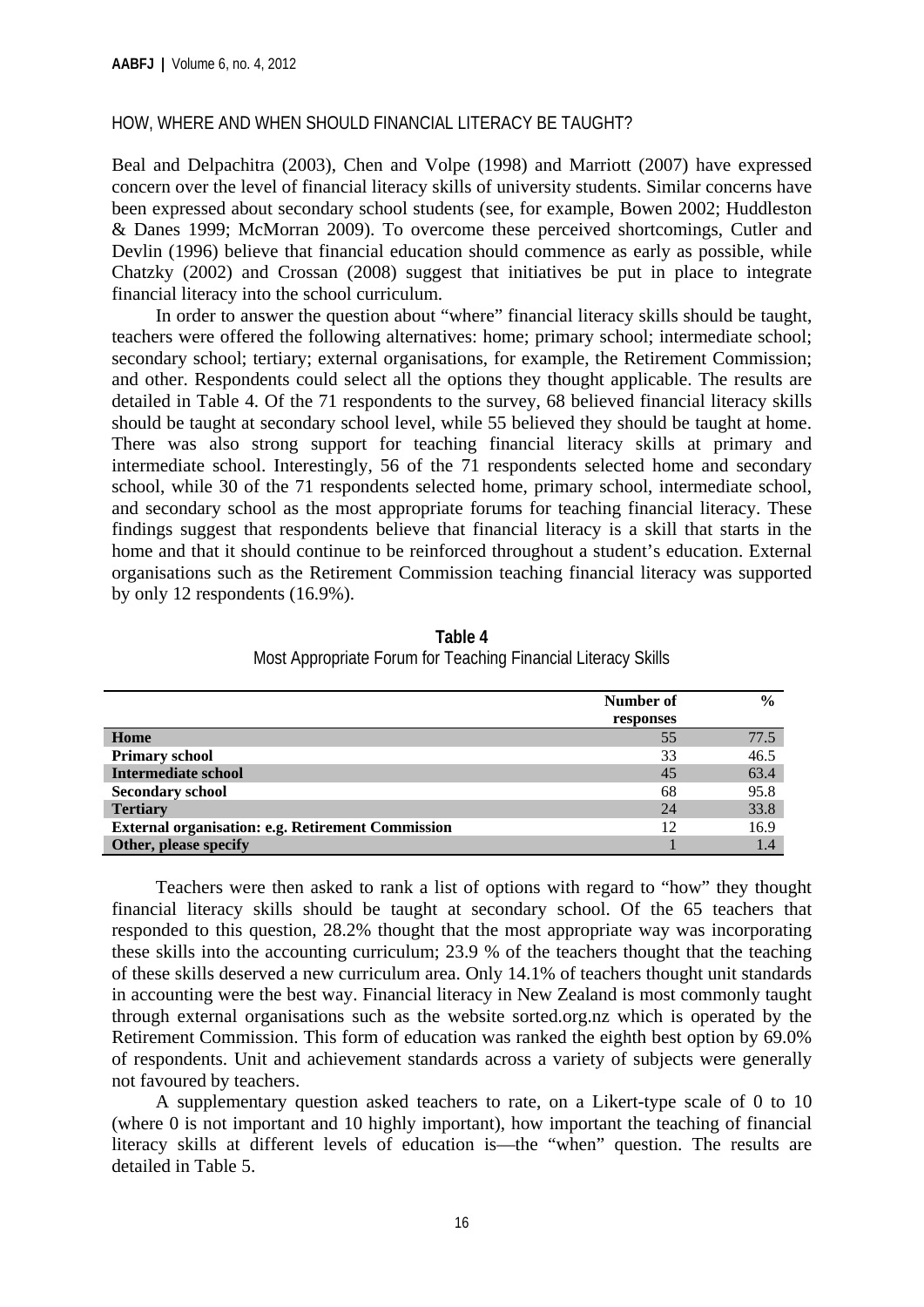| triportance of Teaching Financial Literacy Skills at Different Levels of Equcation |           |      |                 |  |  |  |  |
|------------------------------------------------------------------------------------|-----------|------|-----------------|--|--|--|--|
|                                                                                    | Number of | Mean | <b>Standard</b> |  |  |  |  |
|                                                                                    | responses |      | deviation       |  |  |  |  |
| <b>Primary school</b>                                                              | 69        | 5.00 | 2.53            |  |  |  |  |
| <b>Intermediate School</b>                                                         |           | 6.38 | 1.94            |  |  |  |  |
| <b>Secondary School</b>                                                            | 71        | 8.93 | 1.31            |  |  |  |  |
| <b>University</b>                                                                  | 66        | 7.75 | 2.57            |  |  |  |  |

**Table 5** Importance of Teaching Financial Literacy Skills at Different Levels of Education

This supplementary question would appear to confirm the results of the previous question. The results would suggest that respondents believe financial literacy to be important at every level of schooling, but think emphasis should be placed at the secondary school and university levels where the implications of mismanaging finances would be better appreciated and understood. The university response in Table 5 is somewhat inconsistent with the results in Table 4. This inconsistency could perhaps be explained in part by teachers' recognition that financial literacy education is currently not emphasised at secondary school level (see, for example, Beal & Delpachitra 2003). Furthermore, teachers recognise that the first major financial decision that is likely to have long-term consequences for secondary students is how they fund and service university debt (Cull & Whitton 2011; Marriott 2007).

#### BENEFITS OF SECONDARY SCHOOL ACCOUNTING EDUCATION

A perception currently exists among certain stakeholders, including university academics, that there is no necessity for accounting to be taught at secondary school (see also Baldwin & Howe 1982; Keef 1988). The rationale for this position is that students wishing to pursue accounting as a career can study the subject at tertiary level. However, the benefits from offering a subject at secondary school level should extend beyond providing students with an advantage in introductory-level tertiary courses. The questionnaire asked teachers what benefits they thought accrue to students who study accounting at secondary school. Teachers could select from as many of the following as they wished: Helps a student start their own business; Prepares students for the university study of accounting; Aids a student's understanding of the business world; Makes students confident about conducting everyday financial activities; Students know how to analyse and interpret company records; and Other. The results are detailed in Table 6.

| <b>Deficited Acciding to Occorrugity Oction Otagents who Otagy Accogniting</b> |           |               |
|--------------------------------------------------------------------------------|-----------|---------------|
|                                                                                | Number of | $\frac{0}{0}$ |
|                                                                                | responses |               |
| Helps a student start their own business                                       | 43        | 60.6          |
| Prepares students for the university study of accounting                       | 66        | 93.0          |
| Aids a student's understanding of the business world                           | 63        | 88.7          |
| Makes students confident about conducting everyday financial activities        | 49        | 69.0          |
| Students know how to analyse and interpret company records                     | 48        | 67.6          |
| <b>Other</b>                                                                   | 8         | 11.3          |

**Table 6** Benefits Accruing to Secondary School Students who Study Accounting

As indicated in this table, teachers believe that benefits do accrue to those students who study accounting at secondary school level. They see accounting as being helpful to those who intend to study the subject at university and as useful in aiding students' understanding of the business environment.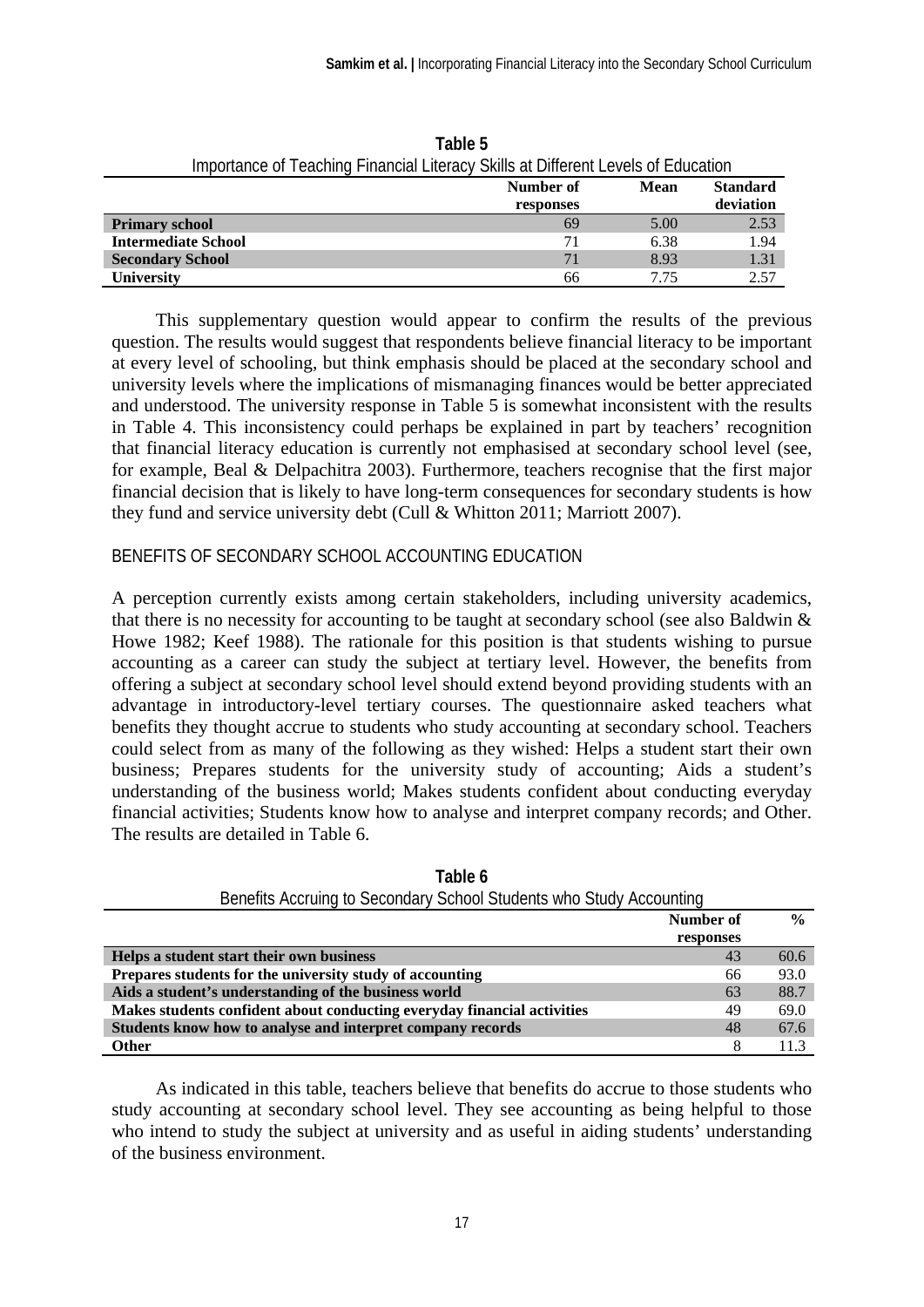A supplementary question then asked teachers whether they thought the current school accounting curriculum prepares students for university study or everyday life. On an 11-point Likert-type scale on whether the curriculum prepared students for university study (ranked 0) or everyday life (ranked 10), the mean score from the 69 respondents was 4.9 (Mode 5, SD 2.19). This result suggests that teachers believe the subject prepares students equally for these two scenarios. However, it was the written responses to the accompanying open ended question that were instructive and illustrated the depth of feelings some teachers had on the subject in its current form. Those respondents who believed that accounting in its current form failed to equip students for everyday life supported their position as follows:

A lot is not relevant to everyday life. (Respondent No. 1)

It is viewed and treated as more of an academic option rather than a practical life skills option, hence severely limiting the number of students eligible to receive the life-long learning benefits from accounting because of its perception as more of a university entry subject for those going on to study business and finance only at university. (Respondent No. 7)

More of an academic focus, day to day practical skills are not really covered in any depth. (Respondent No. 5)

Most students do not need the theory in everyday life. (Respondent No. 13)

Accounting does not include financial literacy, which I perceive to better prepare students for everyday life—financial literacy needs to be taught to everyone though, not just accounting students. (Respondent No. 23)

Even those respondents who believed school accounting prepared students for university study appeared to have had varied views.

Senior accounting is a good preparation for university but contains only small amounts of financial literacy for everyday life. (Respondent No. 15)

If students take up to year 13, then it does prepare them for university. But if they just did level 1 and 2 then it does prepare them for life. (Respondent No. 31)

While it may help those who want to study accounting at university, the aim is to equip students with the ability to understand accounting in everyday life, in particular to provide them with important skills for whatever job or business they end up doing or owning. So, for example, if they become a plumber or a lawnmower, a doctor or a lawyer they have an understanding of the financial management of business as well as personal financial management. They, particularly those who end up as tradespeople, often do not receive this education and their small businesses fail because they lack understanding of basic accounting. (Respondent No. 51)

The penultimate question asked respondents to rank whether the current accounting curriculum should (1) Stay the same, (2) Alter the content, (3) Change it into a financial literacy paper, or (4) Remove accounting and financial literacy altogether. It was understandable that teachers ranked the first two options highly, where 47.6% of respondents ranked "altering the accounting course" first and 45.2% ranking "it should remain the same" most highly, while 7.1% of respondents favoured changing the accounting curriculum to one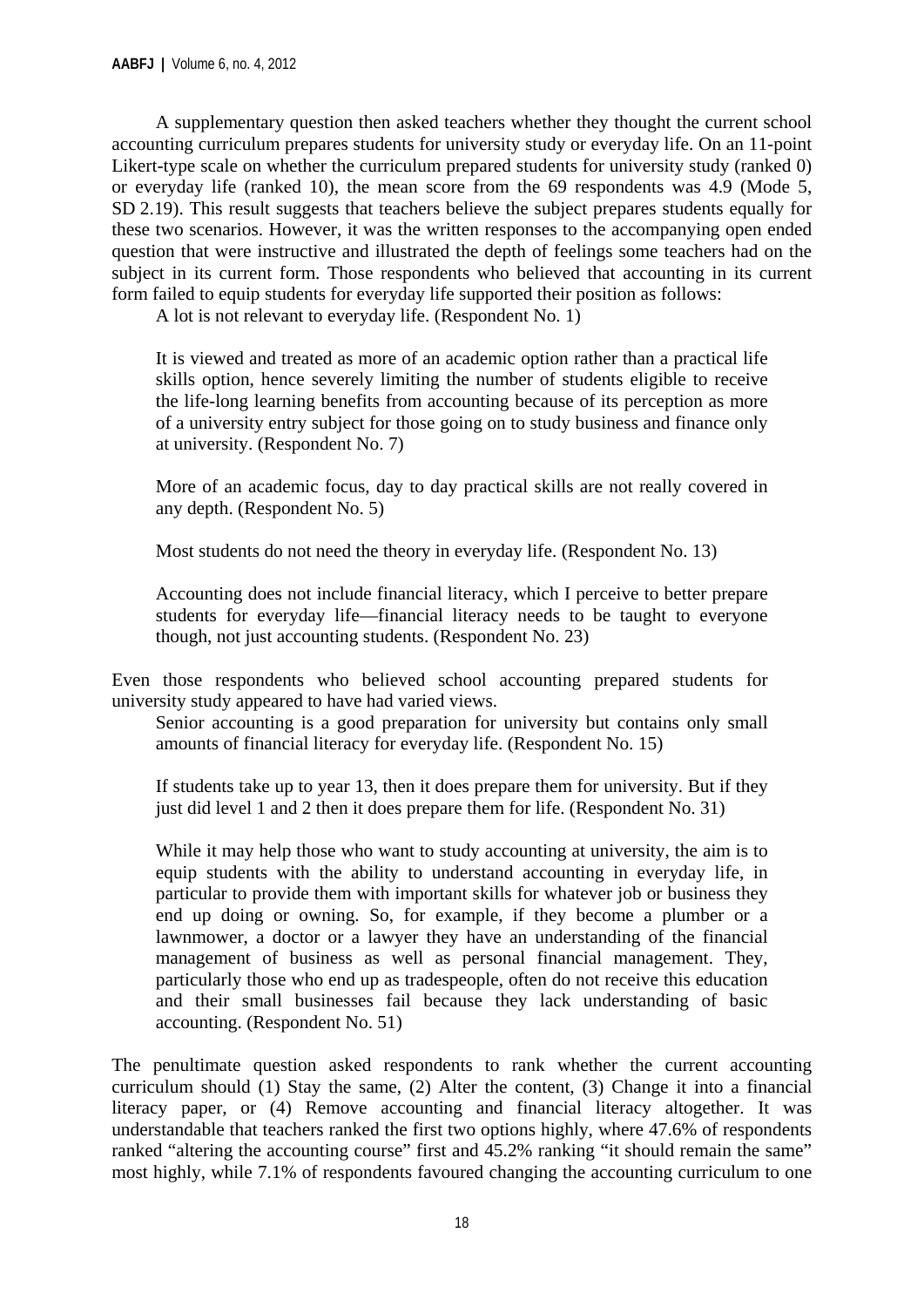with a financial literacy focus. One respondent's passion for a paper with a financial literacy focus is illustrative:

I am bringing more Level 1 Business Studies achievement standards into my teaching plan from 2011, and will probably increase this to Level 2 and 3 as Business Studies becomes introduced at the higher levels. This is because pure, vanilla accounting, on its own, is both unattractive to the vast majority of students, especially those more cut out to go on to a practical trade or start up and run their own business, who more than anyone need financial literacy skills to get ahead in life. The heavy emphasis on academic accounting is not only a deterrent to picking up these lifelong skills, it also doesn't equip those who take it with enough practical, every day value to manage their personal finances or run their own business. (Respondent No. 7)

#### *Interviews with Secondary School Departmental Heads of Accounting*

Responses by DHAs to the introductory interview question "What do you see as the greatest benefits for students taking accounting in its current form at secondary schools?" were varied. The response of a number of interviewees provides comments consistent with the findings of Mitchell (1985; 1988), Keef and Hooper (1991), and Rhode and Kavanagh (1996) that secondary school accounting would make the introductory tertiary accounting course easier to manage, while other DHAs saw it as providing students with necessary life skills.

All DHAs saw the lack of financial literacy education at secondary schools as problematic. As with Cutler and Devlin (1996), Huddleston and Danes (1999), Chatzky (2002), and the Retirement Commission (2007), the majority of DHAs interviewed felt that financial literacy needed to be a core subject within the secondary school curriculum. This subject they explained would increase young people's knowledge and lead them to make better financial decisions. The language associated with the subject area would be understood, leading to an appreciation of financial news and activities. One DHA gave an example of how some students do not understand the language associated with accounting, business or financial literacy:

I had my year  $11^{10}$  accounting class yesterday and one of the things we are doing is club accounting and we talked about subscriptions and then this girl must have been switched off and says, 'Isn't subscriptions something a doctor gives you?' (DHA Interview 1)

One school where a financial literacy course had been offered as an elective had it removed due to a lack of interest on the part of students. As the DHA explained, "If you keep it optional then the students don't really think it's something that they should be doing" (DHA Interview 2)*.*

As with previous findings by Morris (2001) and McMorran (2009), one DHA identified students' inability to comprehend the basics of budgeting, credit cards, compound interest and insurance as an area of concern. The following practical example provided by the DHA of her son's trouble in this area is instructive:

When my son left school he went out and got offered an overdraft straight away and then he got offered a credit card and then his car got broken into and the insurance didn't pay for it and he had all these financial literacy type scenarios in his first year outside school and had no idea how to deal with them (DHA Interview 3).

 <sup>10</sup> Year 11 are  $15/16$  year olds.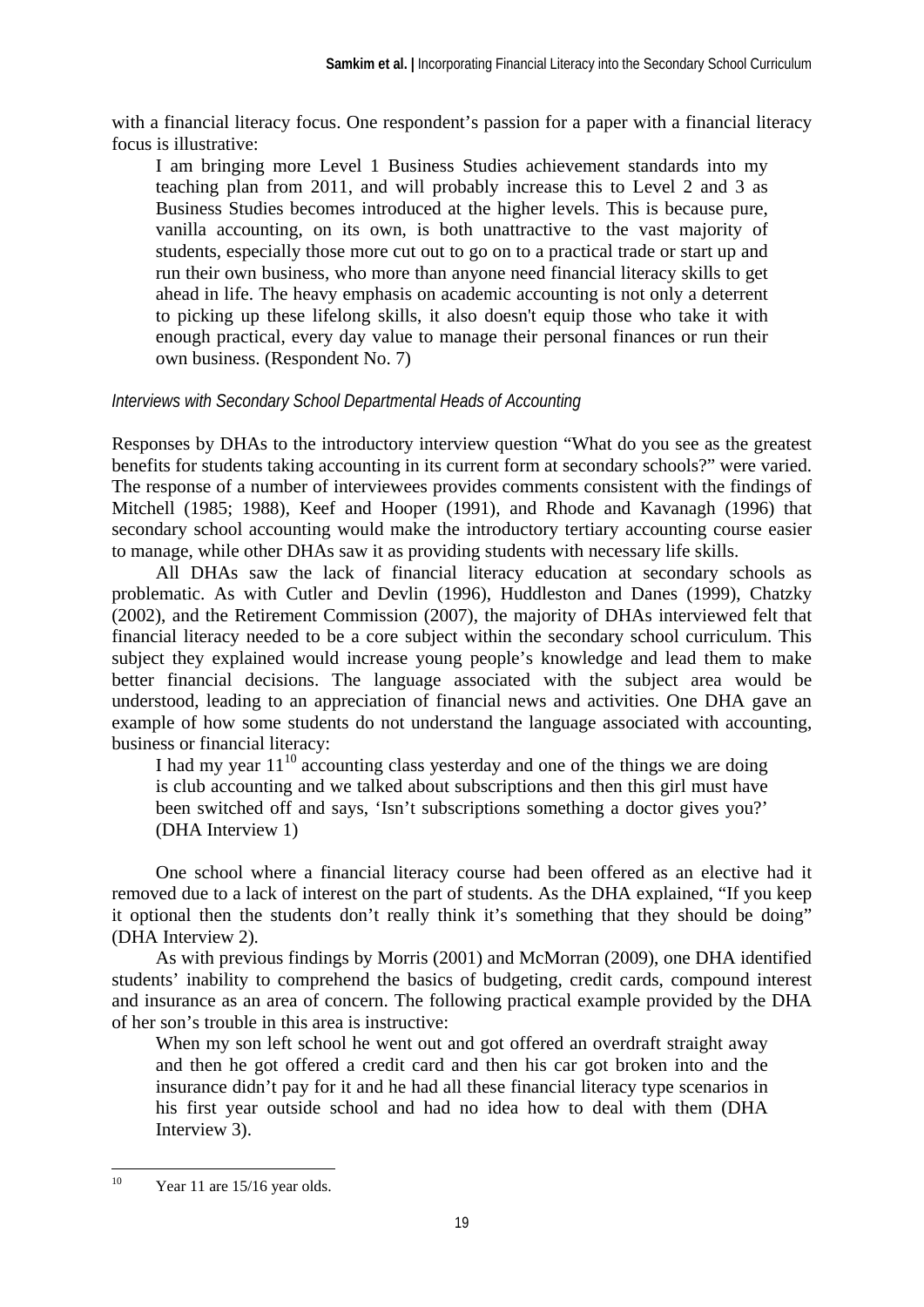DHAs were asked whether they had noticed any changes since the National Strategy for Financial Literacy was launched in 2008. The general consensus was that very little had changed. There had been the introduction of the personal financial management unit standards which some schools had adopted. But these were only unit standards, which led to students not seeing the point in taking the course. One DHA said:

For university entrance you need 14 credits in one subject and 14 credits in another subject which is university approved so why would we in accounting, for instance, take away some of the accounting which comes in the accounting domain and put in another subject which won't get them university entrance? (DHA Interview 4)

#### *Interviews with University Heads of Department*

When the same opening question was asked to HODs, 4 of the 5 interviewed did not see any significant benefits accruing to students who study accounting at school. Consistent with the views of Cutler and Devlin (1996), Huddleston and Danes (1999), Chatzky (2002), and the Retirement Commission (2007), all HODs supported financial literacy as a core secondary school subject. As there are difficulties in fitting new subjects into an already overcrowded secondary school curriculum, HODs were asked whether accounting or financial literacy would be more beneficial for students. Financial literacy received overwhelming support.

HODs disagreed about when financial literacy should be taught, with some supporting its introduction at primary school. However, if there had to be a compromise, it was seen as essential that the subject be taught at or before year 11. The reason for this choice is that a significant number of students leave school at the end of that year to face real-life, financial decisions.

On the question of what skills should be taught, HODs believed that these should be in areas where the average New Zealander does not have a sound understanding. Consistent with extant literature (Bowen 2002; Fox et al. 2005; McMorran 2009; Morris 2001; Lusardi et al. 2010; Widdowson & Hailwood 2007), HODs identified these as including: understanding the relationship between risk and return, the time value of money, credit card, mortgage, hire purchase, student loan management, as well the various saving schemes that are available.

The HODs were also asked whether they thought the personal financial management unit standards offered by external organisations such as the Retirement Commission were useful. They all confirmed that these were a step in the right direction, noting however that, as these were offered as unit standards and did not count towards university entrance, there was no incentive for students to take them. The only way to motivate secondary students to take financial literacy was to offer the subject as achievement standards.

#### *Interviews with NZICA Members*

When answering the introductory interview question, all NZICA members saw the greatest benefit for students taking accounting at secondary school as being the variety of potential career opportunities they were exposed to. However, a mixed response was obtained in answer to the question of whether students should be taught financial literacy skills at secondary school. One interviewee questioned the relevance of the subject to young students. Consistent with Marriott (2007), he did, however, believe that secondary school students had to be aware of the implications of the student loan scheme: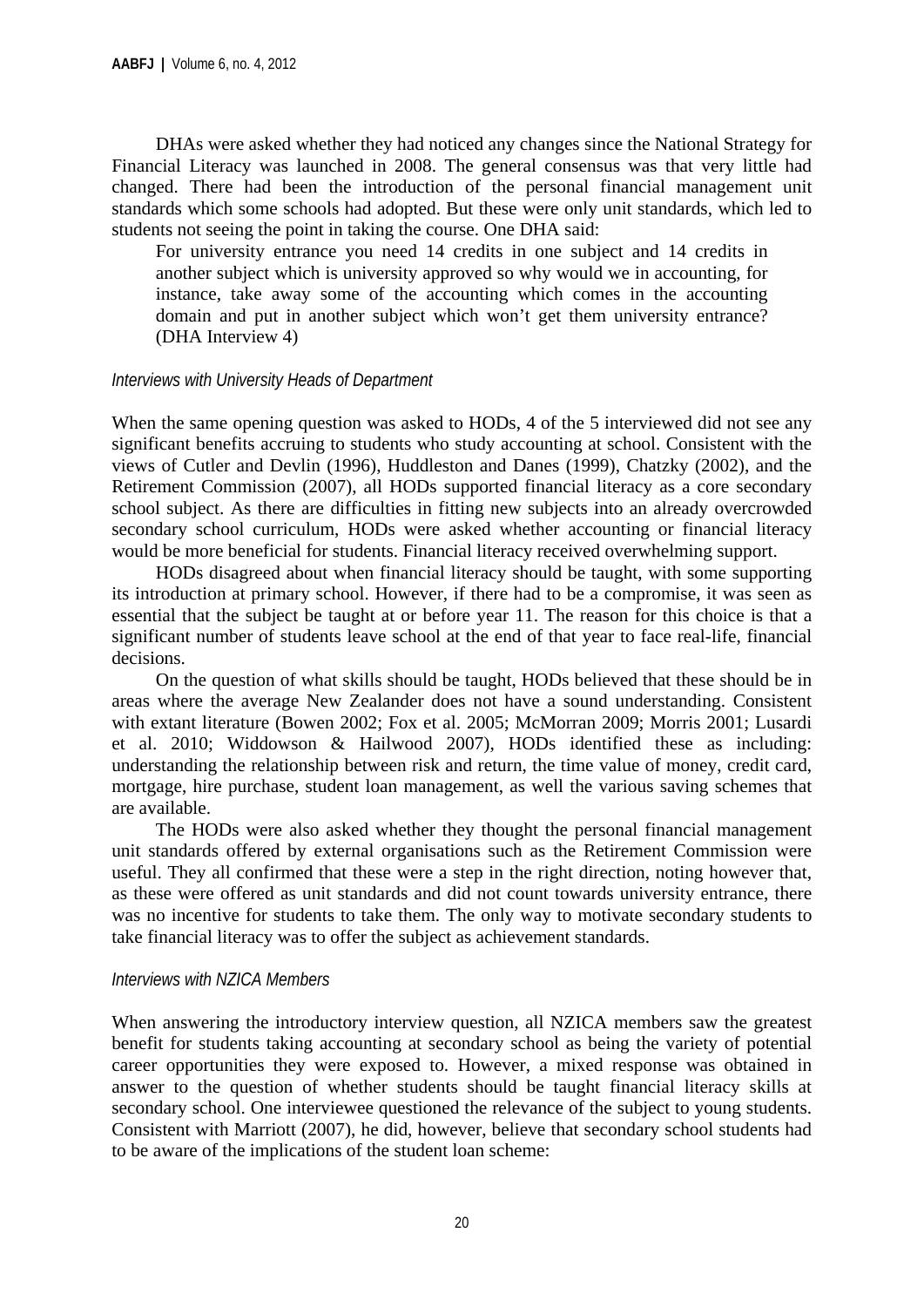It's very important that when they do enter secondary schools they get information about student loans because the system has been abused over the years, and still we find cases of people not understanding what student loans are and that's the fault of the system because they tend to give away money without knowing consequences. (NZICA Interview 1)

The other NZICA members interviewed supported the teaching of financial literacy skills. As one interviewee explained, "it seems to be a skill that not everybody coming out of school or even out of university has" (NZICA Interview 2). Support for financial literacy to be made compulsory was also evident. However, one interviewee felt that it should not be taught within the subject "Accounting" as doing so would exclude the majority of students, especially those in year 11 who leave school and progress to a trade (NZICA Interview 3). Making the subject compulsory would avoid the current position where, although access to financial literacy courses such as those developed by the Retirement Commission is provided, students fail to see the benefit of these because achievement standard credits cannot be obtained. Further evidence to support teaching financial literacy at secondary school was provided by an interviewee who explained that these are skills that sometimes adults do not possess. She said:

I have had 10 years in practice and even other adults don't understand debt. They have money in saving ... with a net return of 2%, yet they are paying out interest at 10% [on their debt]. (NZICA Interview 3)

#### **Conclusion**

This paper explored the perceptions of three key groups of stakeholders to establish whether accounting should continue to be taught as an elective subject in its current form or whether the incorporation of a financial literacy component will increase the subject's relevance to students. With the exception of university HODs, all other stakeholders generally agreed that students did benefit from accounting being offered as an elective subject at secondary school, although they did not necessarily agree on the nature or extent of the benefits. Teachers were more likely to agree that this benefit would occur in the introductory tertiary accounting course, while NZICA members saw the exposure to potential career opportunities as being most useful.

Respondents to the electronically administered survey and semi-structured interviews all agreed on the skills an individual should possess to be considered financially literate. Respondents generally all agreed that New Zealand students generally have poor financial literacy skills. Developing financial literacy skills was, therefore, seen as important and there was agreement that these should be introduced at school. However, agreement was not obtained on the level at which the subject should be first introduced. Almost half of the respondents thought that teaching financial literacy should begin in primary school with increased coverage of the relevant knowledge and skills as students moved through the education system to intermediate and then secondary school.

The initiatives that currently exist to develop financial literacy by external bodies such as the Retirement Commission were acknowledged but were considered inadequate. Offering financial literacy in the form of unit standards by an external body was criticised on the grounds that this approach does not necessarily translate into students learning these skills. Rather, it only means that schools have the opportunity to teach the unit standards, but are unlikely to, based on an already overcrowded curriculum. In addition, offering the subject in this form was not popular with students who are likely to attend university as they saw this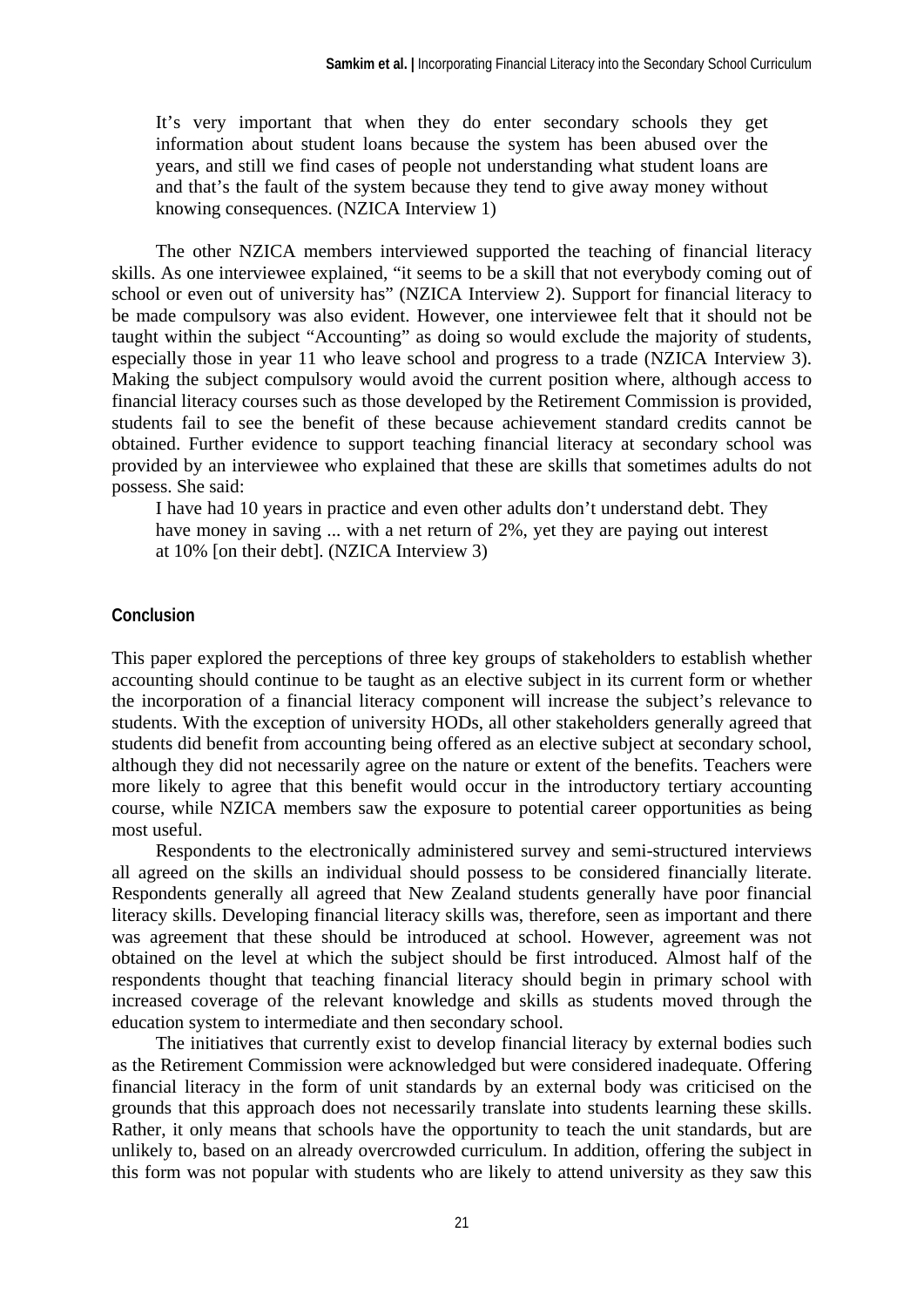option as potentially impacting negatively on their university entrance. To convince students of the importance of financial literacy and encourage those likely to be impacted by student loan debt to take the subject, it needed to be offered as achievement standards.

Incorporating a new core subject—financial literacy—into an already overcrowded school curriculum was acknowledged as being problematic. However, this problem could be overcome by making modifications to the curriculum of an existing subject to facilitate the introduction of financial literacy. As the subject "Accounting" is the most widespread existing "finance" related subject, "Accounting" would appear the most logical vehicle through which to teach financial literacy skills. This is the option generally supported by the respondents to the electronically administered survey. A number of suggestions were made as to how this modification could be achieved. These included deemphasising the theoretical aspects of accounting, removing certain areas such as partnerships, or changing NCEA Level 1 to focus primarily on financial literacy to capture those students who leave school at the end of year 11. Changing the content of the subject "Accounting" is the responsibility of the New Zealand Ministry of Education. It would need to engage widely with all stakeholders before any curriculum changes could be made. From the results of this study it is clear that stakeholders are prepared to embrace changes. However on a cautionary note, a potential downside to incorporating financial literacy into the accounting curriculum may be that the number of school students exposed to the changed subject could be limited.

From a tertiary perspective, any changes made to the school accounting curriculum may impact introductory offerings. A number of New Zealand universities (for example, the University of Waikato) provide exemptions to the first level university accounting course to those secondary school students who achieve a prescribed level of NCEA level 3 credits in accounting. Any changes made to secondary school accounting syllabuses would need to be considered in the reviews of first year tertiary offerings. However a benefit would be the enhanced financial literacy of students enrolling in university programmes. This could address some of the issues identified by Beal and Delpachitra (2003) and Marriott (2007).

The limitations associated with this study need to be acknowledged. While the view of stakeholders including New Zealand Institute of Chartered Accountants members, heads of university department of accounting and secondary school departmental heads of accounting were sought, the viewpoints of other key stakeholders including parents, high school principals, teachers from other subject areas, education policy setters, high school students and tertiary students reflecting back on their high school education could be a potential avenue for future research.

#### **References**

- Baldwin, BA & Howe, KR 1982, 'Secondary-level study of accounting and subsequent performance in the first college course', *The Accounting Review*, vol.57, no.3, pp619- 626.
- Beal DJ & Delpachitra, SB 2003, 'Financial literacy among Australian university students', *Economic Papers: A Journal of Applied Economics and Policy*, vol.22, no.1, pp65-78.
- Beverly, SG & Burkhalter, EK 2005, 'Improving the financial literacy and practices of youths', *Children & Schools*, vol.27, no.2, pp121-124.

Blair, C 2001, 'Kids need to know about money', *Enterprise Networkz*, vol.2, no.2, pp10-11.

Bond, M 2000, 'Understanding the benefits/wages connection: financial literacy for citizenship in a risk society', *Studies in the Education of Adults*, vol.32, no.1, pp63-77.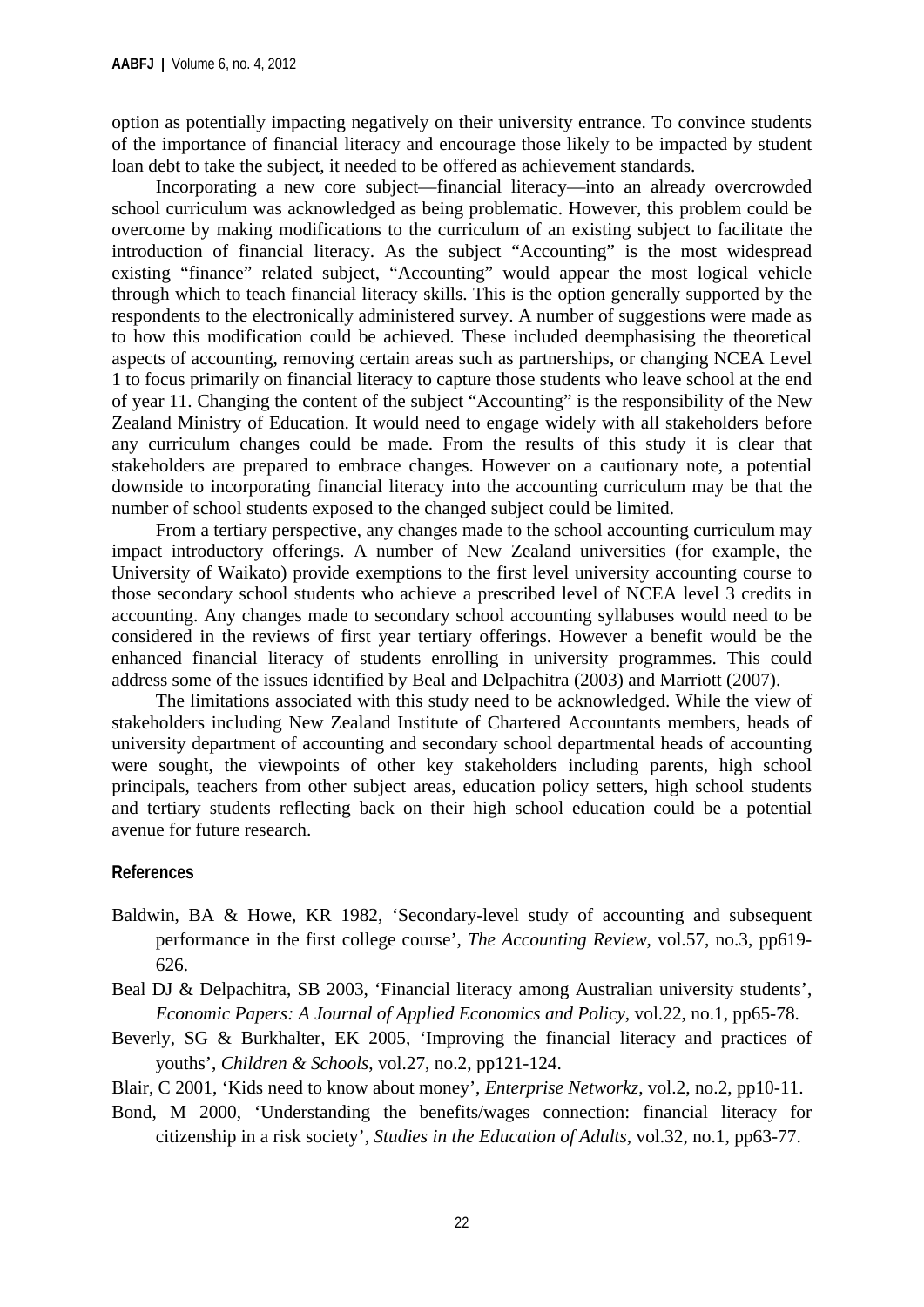- Bowen, CF 2002, 'Financial knowledge of teens and their parents', *Financial Counseling and Planning*, vol.13, no.2, pp93-101.
- Braunstein, S & Welch, C 2002, 'Financial literacy: an overview of practice, research and policy', *Federal Reserve Bulletin,* vol.88, no.11, pp445-457.
- Brewer, J & Hunter, A 1989, *Multimethod Research: A Synthesis of Styles*, Sage, Newbury Park, NJ.
- Brown, RB, Saunders, MNK, & Beresford, R 2006, 'You owe it to yourself: the financially literate manager', *Accounting Forum*, vol.30, no. 2, pp179-191.
- Buckland, J, 2010, 'Are low-income Canadians financially literate? Placing financial literacy in the context of personal and structural constraints', *Adult Education Quarterly*, vol.60, no.4, pp357-376.
- Chatzky, J 2002, 'Teach our children well', *Money*, vol.31, no.7, p128.
- Chen, H, & Volpe, RP 1998, 'An analysis of personal financial literacy among college students', *Financial Services Review*, vol.7, no.2, pp107-128.
- Colmar Brunton 2009, *2009 Financial Knowledge Survey,* Colmar Brunton, Auckland and Wellington, New Zealand.
- Crossan D 2008, *National Strategy for Financial Literacy*. Retirement Commissioner, Commission for Financial Literacy and Retirement Income, Wellington, New Zealand.
- Cull, M & Whitton, D 2011, 'University students' financial literacy levels: obstacles and aids', *The Economic and Labour Relations Review*, vol.22, no.1, pp99-114.
- Cutler, NE 1997, 'The false alarms and blaring sirens of financial literacy: middle-agers' knowledge of retirement income, health finance and long-term care', *Generations*, vol.21, no.2, pp34-41.
- Cutler, NE & Devlin, SJ 1996, 'Financial literacy 2000', *Journal of the American Society of Chartered Life Underwriters and Chartered Financial Consultants*, vol.50, no.4, pp32- 37.
- Davis, K & Durband, DB 2008, 'Valuing the implementation of financial literacy education', *Financial Counseling and Planning*, vol.19, no.1, pp20-30.
- Doran, BM, Bouillon, ML & Smith, CG 1991, 'Determinants of student performance in accounting principles 1 & 2', *Issues in Accounting Education*, vol.6, no.1, pp74-84.
- Eskew, RK & Faley, RH 1988, 'Some determinants of student performance in the first college-level financial accounting course', *The Accounting Review*, vol.63, no.1, pp137-147.
- Farley, AA & Ramsay, AL 1988, 'Student performance in first year tertiary accounting courses and its relationship to secondary school accounting education', *Accounting and Finance*, vol.28, no.1, pp29-44.
- Financial Services Authority 1998, *Promoting Public Understanding of Financial Services: A Strategy for Consumer Education*, (November, Consultation Paper 15), Financial Services Authority, London.
- Financial Services Authority 1999, *Consumer Education: A Strategy for Promoting Public Understanding of the Financial System*, Financial Services Authority, London.
- Fox, J, Bartholomae, S & Lee, J 2005, 'Building the case for financial education', *The Journal of Consumer Affairs*, vol.39, no.1, pp195-214.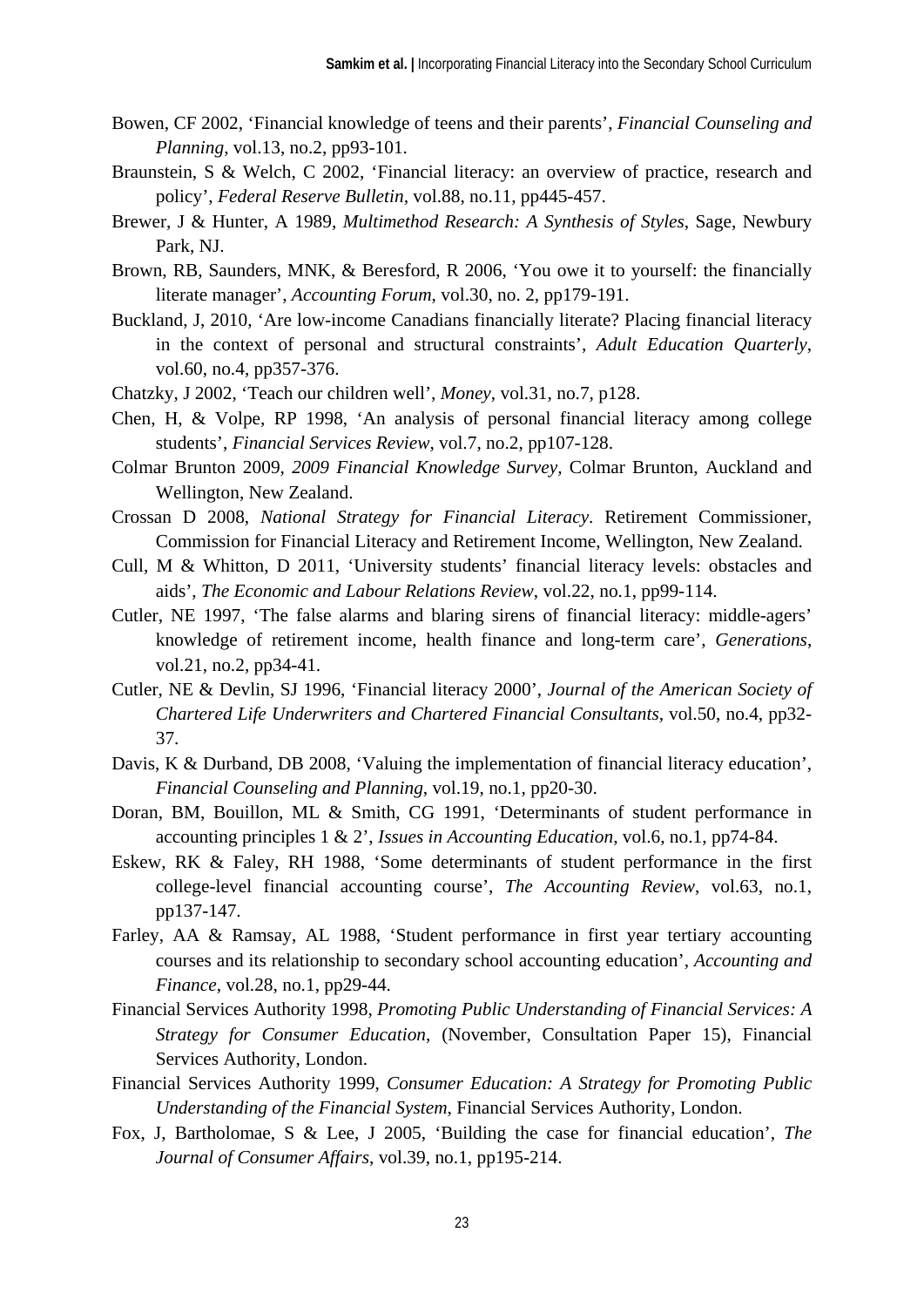- Grandon, EE & Pearson, JM 2004, 'Electronic commerce adoption: an empirical study of small and medium US businesses', *Information & Management*, vol.42, no.1, pp197- 216.
- Grumet, L 2010, 'High-school accounting needs broader scope', *The CPA Journal*, vol.80, no.1, p7.
- Hanson, WE, Creswell, JW, Clark, VLP, Petska, KS & Creswell, JD 2005, 'Mixed methods research designs in counseling psychology', *Journal of Counseling Psychology*, vol.52, no.2, pp224-235.
- Hastings, J & Tejeda-Ashton, L 2008, 'Financial literacy, information, and demand elasticity: survey and experimental evidence from Mexico', National Bureau of Economic Research 14538, Working Paper Series, Accessed 26 July 2012, http://www.nber.org/papers/w14538.
- Huddleston, CA & Danes SM 1999, 'Impact evaluation of a financial literacy program: evidence for needed educational policy changes', *Consumer Interests Annual*, vol. 45, pp109-115.
- Johnson, RB & Onwuegbuzie, AJ 2004, 'Mixed methods research: a research paradigm whose time has come', *Educational Researcher*, vol.33, no.7, pp14-26.
- Jones, SH & Wright, M 2010, 'Effect of cognitive style on performance in introductory financial accounting and the decision to major in accounting', *Global Perspectives on Accounting Education*, vol.7, pp7-26.
- Joo, S & Garman, E 1998, 'Workers want more than retirement education at their workplace: a report of research findings', *Personal Finances and Worker Productivity*, vol.2, no.2, pp156-161.
- Keef, SP 1988, 'Preparation for a first level university accounting course: the experience in New Zealand', *Journal of Accounting Education*, vol.6, no.2, pp293–307.
- Keef, SP & Hooper, KC 1991, 'Prior Accounting Education and Performance in a First-Level University Course in New Zealand', *Accounting and Finance*, vol.31, no.1, pp85-91.
- Lau, C & Gregoire, MB 1998, 'Quality ratings of a hospital foodservice department by inpatients and postdischarge patients', *Journal of the American Dietetic Association*, vol.98, no.11, pp1303-1307.
- Lee, DS 1999, 'Strength of high school accounting qualification and student performance in university-level introductory accounting courses in Hong Kong', *The Journal of Education for Business*, vol.74, no.5, pp301-306.
- Lowe, A & Locke, J 2005, 'Perceptions of journal quality and research paradigm: results of a web-based survey of British accounting academics', *Accounting, Organizations and Society*, vol.30, no.1, pp81-98.
- Lusardi, A & Mitchell, OS 2007a, 'Baby boomer retirement security: the role of planning, financial literacy, and housing wealth', *Journal of Monetary Economics*, vol.54, no.1, pp205-224.
- Lusardi, A & Mitchell OS 2007b, 'Financial literacy and retirement preparedness: evidence and implications for financial education', *Business Economics*, vol.42, no.1, pp35-44.
- Lusardi, A & Mitchell OS 2009, 'How ordinary people make complex economics decisions: financial literacy and retirement readiness', National Bureau of Economic Research,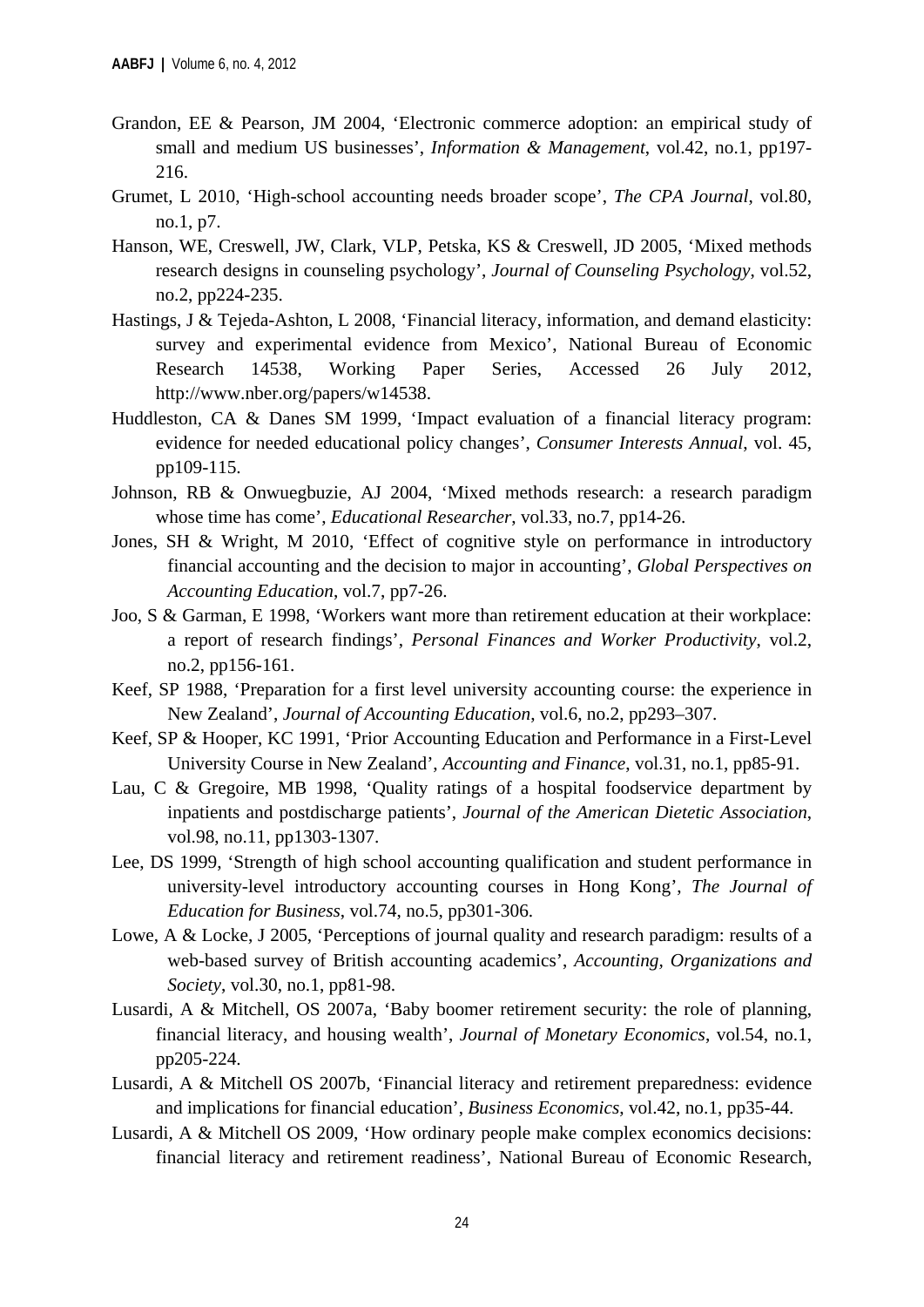Working Paper Series 15350, Accessed 26 July 2012 http://www.nber.org/papers/w15350

- Lusardi, A, Mitchell, O & Curto, V 2010, 'Financial literacy among the young', *Journal of Consumer Affairs*, vol.44, no.2, pp358-380.
- Lusardi, A & Tufano, P 2009, 'Debt literacy, financial experiences, and overindebtedness', National Bureau of Economic Research, Working Paper Series 14808, Accessed 26 July 2012 14808, Accessed 26 July 2012 http://www.nber.org/tmp/19952-w14808.pdf
- Mandell, L & Klein, LS 2009, 'The Impact of Financial Literacy Education on Subsequent Financial Behavior', *Journal of Financial Counseling and Planning*, vol.20, no.1, pp15-24.
- Marriott, P 2007, 'An analysis of first experience students' financial awareness and attitude to debt in a post-1992 UK university', *Higher Education Quarterly*, vol.61, no.4, pp498-519.
- McMorran, L 2009, *Secondary Students Leaving School Financially Illiterate*, New Zealand, Institute of Financial Advisers, Wellington, New Zealand.
- Miller, G 2009, 'Financial literacy push at schools', *Manawatu Standard*, 7 September, p1.
- Ministry of Education. 2007. *The New Zealand Curriculum: For English-medium Teaching in Years 1-13*, New Zealand, Learning Media Ltd, Wellington, New Zealand.
- Mitchell, F 1985, 'School accounting qualifications and student performance in first level university accounting examinations', *Accounting and Business Research*, vol.15, no.58, pp81-86.
- Mitchell, F 1988, 'High school accounting and student performance in the first level university accounting course: a UK study', *Journal of Accounting Education*, vol.6, no.2, pp279-291.
- Morall, A 2009a, 'Money knowledge survey', *The Press*, 7 September, p3.
- Morall, A 2009b, 'Learning common cents'. *The Press*, 10 September, p4.
- Morris, L 2001, *An Investigation into the Financial Knowledge Levels of New Zealand Senior Secondary School Students*, Enterprise New Zealand Trust, Wellington, New Zealand, Accessed 26 July 2012

http://www.financialliteracy.org.nz/sites/default/files/webfm/Research/Library/r-fllevels-200112.pdf

- New Zealand Qualifications Authority 2008, *Review of Family, Community and Society Studies and Self-Management Unit Standards and Development of Personal Financial Management Unit Standards* Retrieved from www.nzqa.govt.nz/nqfdocs/summaries/2008/jun08/revsumjun08-25.doc
- New Zealand Qualifications Authority 2010, *Annual Report on NCEA & New Zealand Scholarship Data & Statistics (2009),* Retrieved from http://www.nzqa.govt.nz/assets/Studying-in-NZ/Secondary-school-and-NCEA/nceaannualreport-2010.pdf
- Penman, S & McNeill, LS 2008, 'Spending their way to adulthood: consumption outside the nest', *Young Consumers: Insight and Ideas for Responsible Marketers*, vol.9, no.3, pp155-169.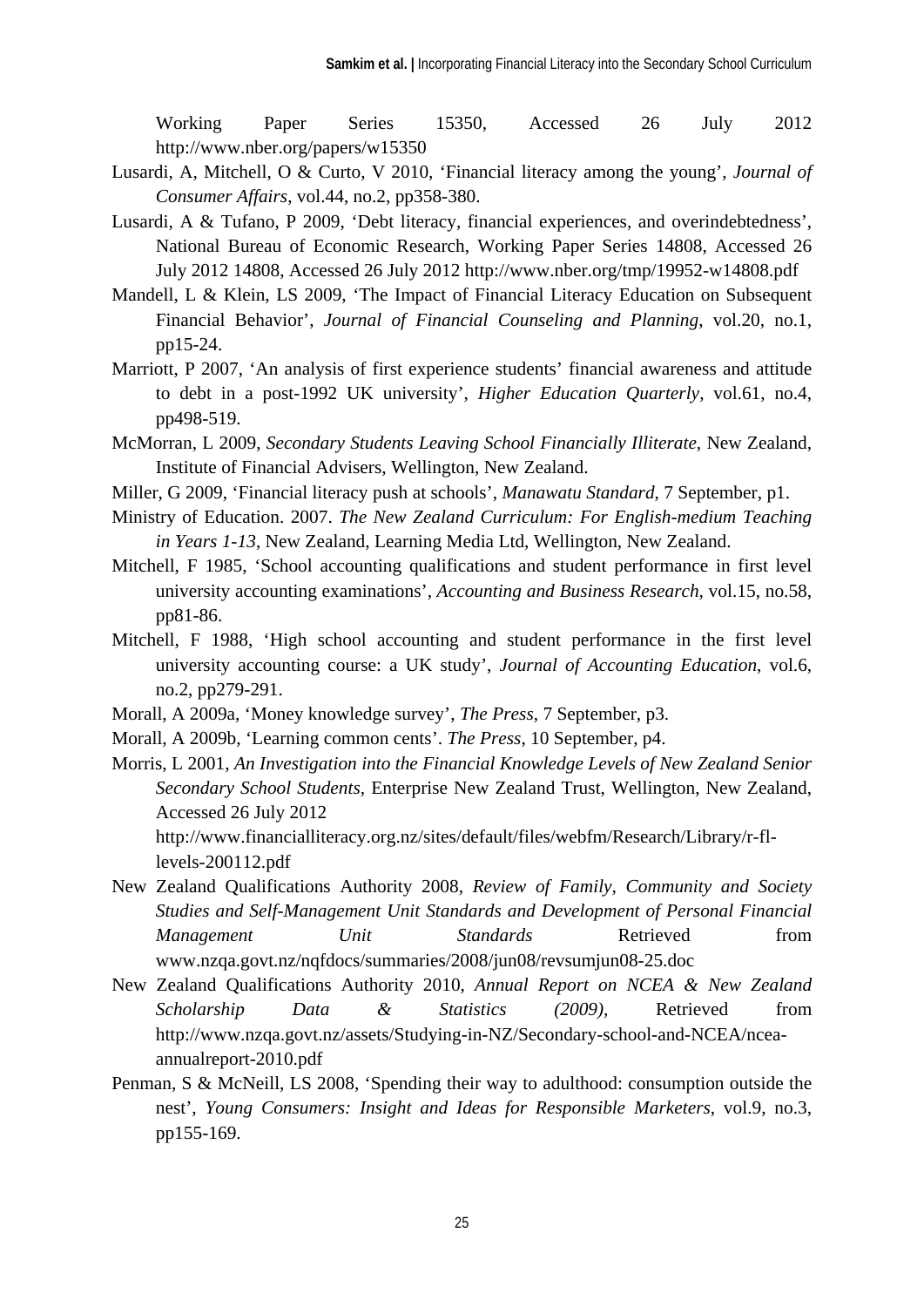- Peng, TCM, Bartholomae, S, Fox, JJ & Cravener, G 2007, 'The impact of personal finance education delivered in high school and college courses', *Journal of Family and Economic Issues*, vol.28, no.2, pp265-284.
- Retirement Commission 2007. *2007 Review of Retirement Income Poli*cy, Retirement Commission, Wellington, New Zealand.
- Rhode, FH & Kavanagh, M 1996, 'Performance in first year university accounting: quantifying the advantage of secondary school accounting', *Accounting and Finance,* vol.36, no.2, pp275-285.
- Sale, JEM, Lohfeld, LH & Brazil, K 2002, 'Revisiting the quantitative-qualitative debate: implications for mixed-methods research', *Quantity & Quality*, vol.36, no.1, pp43-53.
- Schroeder, NW 1986, 'Previous accounting education and college-level accounting exam performance', *Issues in Accounting Education*, vol. 1, no. 1, pp37-47.
- Sheeran, G 2009, 'Students get savvy with basic cash tips', *Sunday Star Times*, 30 August, p5.
- Skilling, D & Waldegrave, AM 2004, *The Wealth of a Nation: The Level of Distribution of Wealth in New Zealand*, Discussion Paper 2004/1, The New Zealand Institute Auckland, New Zealand.
- Stango, V & Zinman, J 2007 *Fuzzy Math and Red Ink: When the Opportunity Cost of Consumption Is Not What It Seems,* Mimeo, Dartmouth College.
- Statistics New Zealand 2011, *New Zealand Business Demographic Statistics*, Wellington, New Zealand.
- Swanson, GA & Brooks, L 1984, 'High school bookkeeping/accounting and success in college accounting', *Balance Sheet*, vol.66, pp4-7.
- Tashakkori, A & Teddlie, C 1998 *Mixed Methodology: Combining Qualitative and Quantitative Approaches* Sage, Thousand Oaks, CA.
- van-Rooij, M, Lusardi, A & Alessie, R 2007, *Financial Literacy and Stock Market Participation*. National Bureau of Economic Research Working Paper No. 13565, Cambridge, MA: NEBR.
- Widdowson D & Hailwood, K 2007, 'Financial literacy and its role in promoting a sound financial system', *Reserve Bank of New Zealand: Bulletin*, vol.70, no.2, pp37-47.
- Young Enterprise Trust 2009, *About Young Enterprise Trust*, November. Available at: http://www.yetrust.co.nz/Corporate/About.YE.Trust/about.html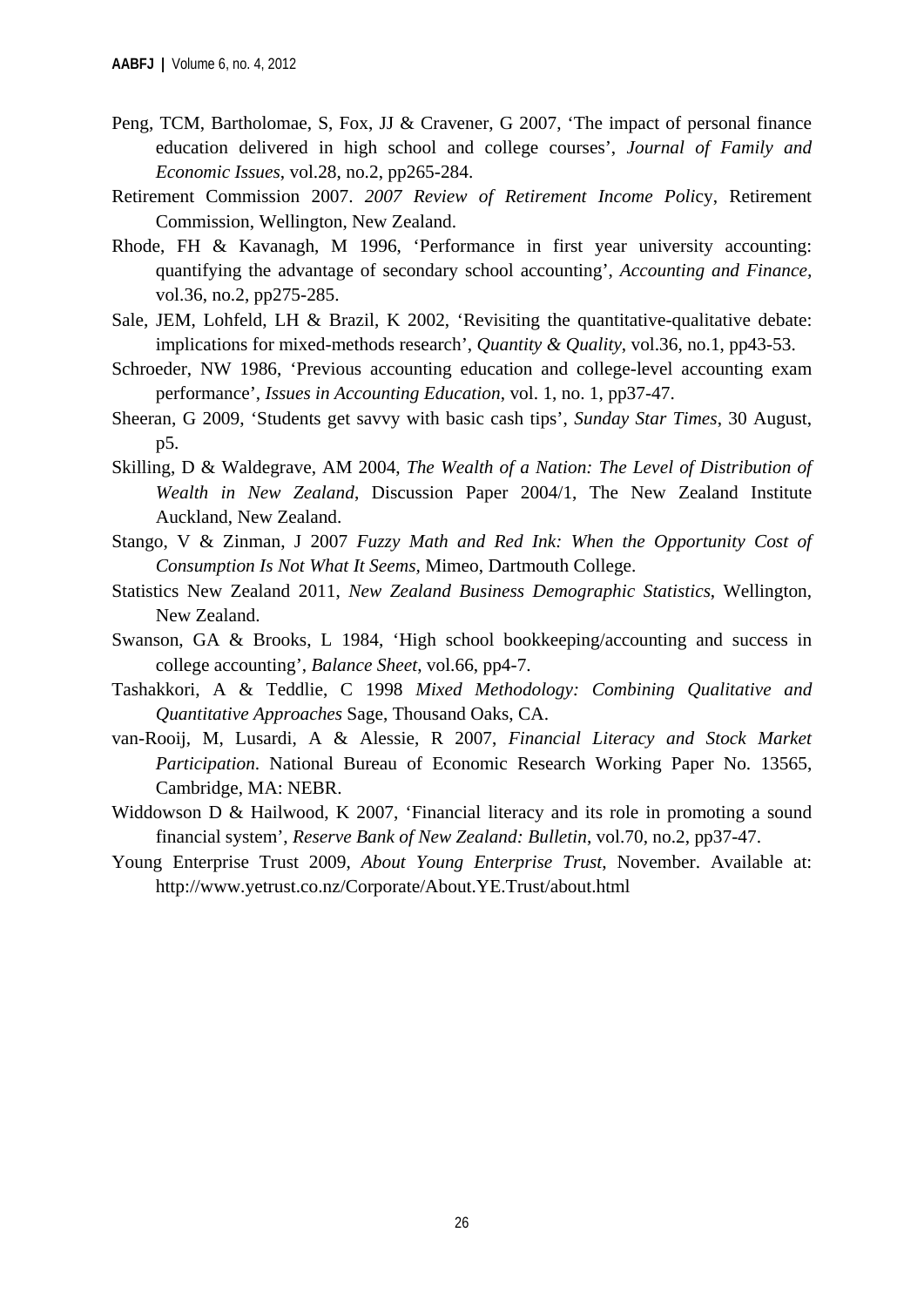#### **APPENDIX 1**

#### **Questionnaire**

For the purpose of this questionnaire, financial literacy refers to practical financial knowledge. Having practical financial knowledge means an individual is able to make informed decisions about managing their personal finances.

1.

- Gender
- Male
- Female

Age

| $20 - 29$           | $30-39$                    | 40-49 | 50-59 | $60 - 69$ | 70-79 |
|---------------------|----------------------------|-------|-------|-----------|-------|
| $\sim$<br>_ _ _ _ _ | Which region are you from? |       |       |           |       |

- O Northland
- Auckland
- Waikato
- O Bay of Plenty
- O Gisorne
- Hawkes Bay
- Taranaki
- Manawatu-Wanganui
- Wellington
- Tasman
- O Nelson
- Malborough
- West Coast
- O Canterbury
- O Otago
- Southland
- O Other

Position (i.e. HOD, assistant teacher)

Is Accounting your primary teaching responsibility? If not what is your primary teaching responsibility?

Where did you study Accounting?

- University
- Other certified institution
- O I haven't studied Accounting
- O Other, please specify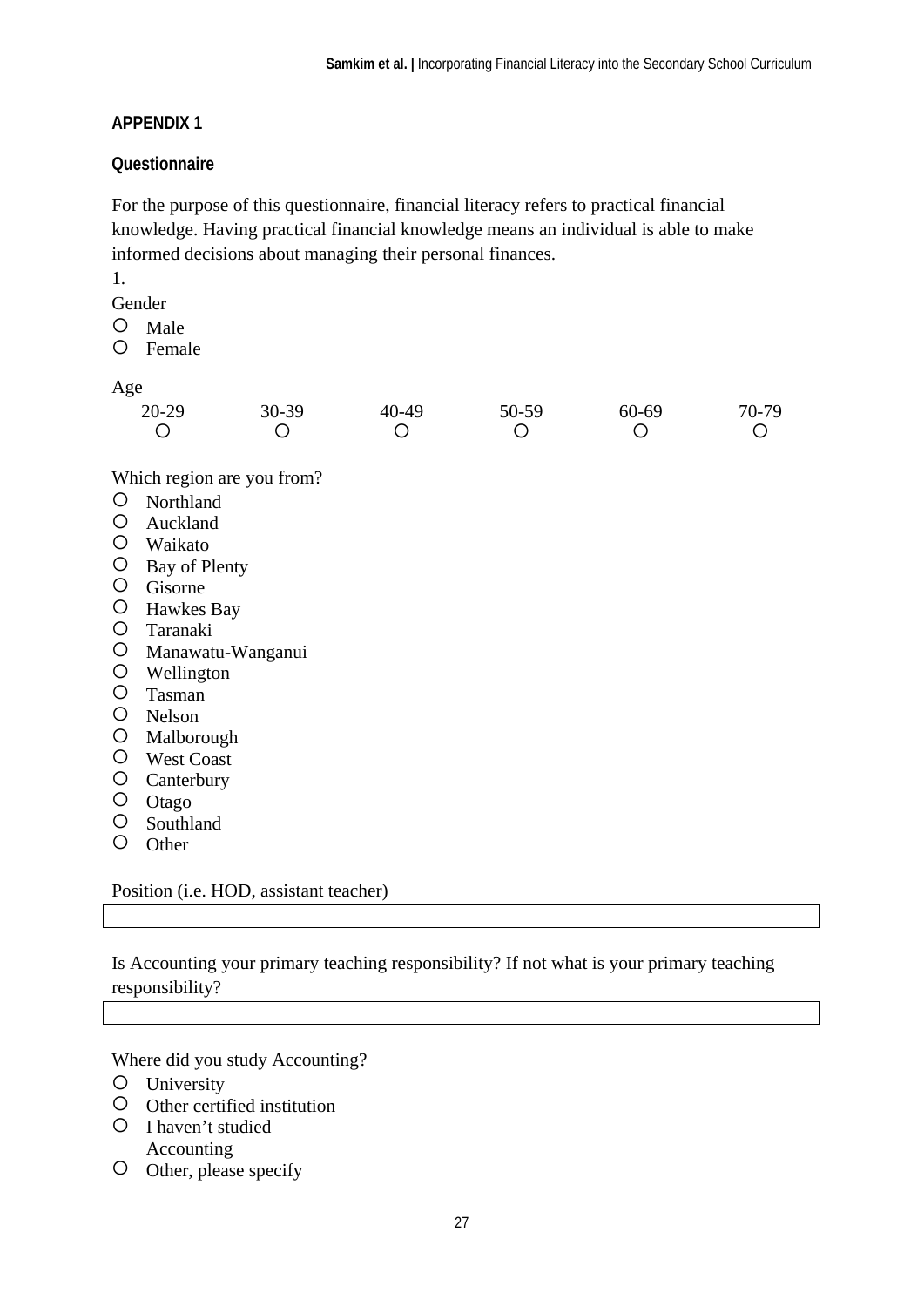2. Out of 5, how well does the Accounting subject at secondary schools fit with the following five competencies which the New Zealand curriculum is based upon?

|                                                                                                                                                                                                                                    |                                          | Does not       |                                  |                |                      |                | Fits well             |
|------------------------------------------------------------------------------------------------------------------------------------------------------------------------------------------------------------------------------------|------------------------------------------|----------------|----------------------------------|----------------|----------------------|----------------|-----------------------|
|                                                                                                                                                                                                                                    | fit                                      |                |                                  |                |                      |                |                       |
| Thinking<br>Using language, symbols<br>and texts<br>Managing self<br>Relating to others<br>Participating and<br>contributing                                                                                                       |                                          | $\overline{0}$ | $\mathbf{1}$                     | 2              | 3                    | $\overline{4}$ | 5                     |
| 3. How would you rate the average secondary school students' financial literacy skills?                                                                                                                                            |                                          |                |                                  |                |                      |                |                       |
|                                                                                                                                                                                                                                    | Poor                                     |                |                                  |                |                      |                | Excellent             |
| Your rating                                                                                                                                                                                                                        | $\mathbf{1}$<br>$\overline{0}$           | $\overline{2}$ | 3 <sup>7</sup><br>$\overline{4}$ | 5 <sup>5</sup> | $7\phantom{.0}$<br>6 | 8              | 9<br>10               |
| $\Box$<br>Tertiary<br>П<br>Commission<br>$\Box$<br>Other, please specify<br>5. Indicate a level of agreement about whether the following areas should be taught<br>a. Secondary students should be taught about personal budgeting | External organisation e.g the Retirement |                |                                  |                |                      |                |                       |
| Strongly<br>Disagree                                                                                                                                                                                                               | Disagree                                 |                | Neither Agree<br>nor Disagree    |                | Agree                |                | <b>Strongly Agree</b> |
| O                                                                                                                                                                                                                                  |                                          |                | Ő                                |                |                      |                |                       |
| b. Secondary students should learn credit card skills                                                                                                                                                                              |                                          |                |                                  |                |                      |                |                       |
| Strongly                                                                                                                                                                                                                           | Disagree                                 |                | Neither Agree                    |                | Agree                |                | Strongly              |
| Disagree                                                                                                                                                                                                                           | ◯                                        |                | nor Disagree                     |                | Ο                    |                | Agree                 |
| c. Secondary school students should learn how to effectively manage a mortgage                                                                                                                                                     |                                          |                |                                  |                |                      |                |                       |
| Strongly<br>Disagree                                                                                                                                                                                                               | Disagree                                 |                | Neither Agree<br>nor Disagree    |                | Agree                |                | <b>Strongly Agree</b> |
| ( )                                                                                                                                                                                                                                | ( )                                      |                |                                  |                | Ο                    |                | ()                    |
| d. Secondary school students should learn the interest rates implicit on things such as                                                                                                                                            |                                          |                |                                  |                |                      |                |                       |
| mortgages, term deposits and credit cards                                                                                                                                                                                          |                                          |                |                                  |                |                      |                |                       |
| Strongly<br>Disagree                                                                                                                                                                                                               | Disagree                                 |                | Neither Agree<br>nor Disagree    |                | Agree                |                | <b>Strongly Agree</b> |

 $\begin{matrix} 0 & 0 & 0 & 0 & 0 \end{matrix}$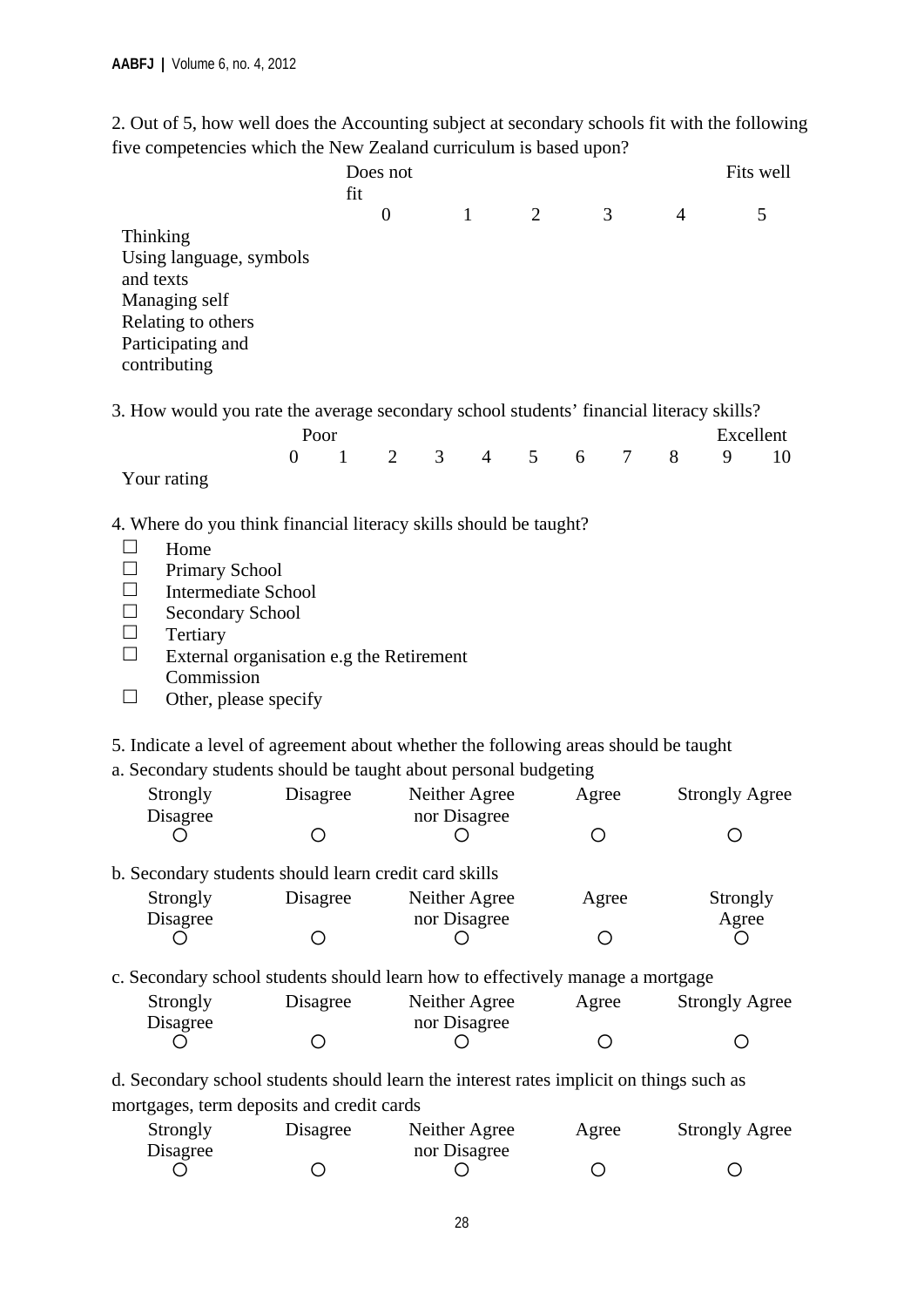e. Secondary school students should learn basic tax knowledge

| Strongly | Disagree | Neither Agree | Agree | Strongly |
|----------|----------|---------------|-------|----------|
| Disagree |          | nor Disagree  |       | Agree    |
|          |          |               |       |          |

f. Secondary school students should learn about various insurance policies available  $S_{t, \text{max}}$ Disagree Neither Agree  $\mathcal{R}_{\text{tron}}$ <sub>a</sub>ly

| <b>Strongly</b> | Disagree | Neither Agree | Agree | <b>Strongly</b> |
|-----------------|----------|---------------|-------|-----------------|
| Disagree        |          | nor Disagree  |       | Agree           |
|                 |          |               |       |                 |

g. Secondary school students should be taught how to interpret and verify the accuracy of financial documents e.g. payslip, credit card statement, cash register receipt

| Strongly | Disagree | Neither Agree | Agree | Strongly |
|----------|----------|---------------|-------|----------|
| Disagree |          | nor Disagree  |       | Agree    |
|          |          |               |       |          |

6. If the topics you agreed or strongly agreed to earlier were to be taught in secondary school, rank in order how these topics should be taught

| Unit standards in Accounting                                  |  |
|---------------------------------------------------------------|--|
| Achievement standards in Accounting                           |  |
| A combination of unit and achievement standards in Accounting |  |
| Unit standards across various subjects                        |  |
| Achievement standards across various subjects                 |  |
| A whole new course devoted to these topics                    |  |
| Through an external organisation outside school hours         |  |
| Other, please specify                                         |  |

7. To what extent are you satisfied with the status of the NCEA Accounting curriculum?

| a. NCEA Level 1 |  |
|-----------------|--|
|-----------------|--|

| Very                | Dissatisfied | Neutral | Satisfied | Very Satisfied |
|---------------------|--------------|---------|-----------|----------------|
| <b>Dissatisfied</b> |              |         |           |                |
| b. NCEA Level 2     |              |         |           |                |
| Very                | Dissatisfied | Neutral | Satisfied | Very Satisfied |
| <b>Dissatisfied</b> | ()           |         |           | ( )            |
| c. NCEA Level 3     |              |         |           |                |
| Very                | Dissatisfied | Neutral | Satisfied | Very Satisfied |
| Dissatisfied        |              |         |           | ( )            |

8. How would you rate Accounting in its current curriculum form, develops students' financial literacy?

|             | Not at all |  |  |  |  | Very well              |  |
|-------------|------------|--|--|--|--|------------------------|--|
|             |            |  |  |  |  | 0 1 2 3 4 5 6 7 8 9 10 |  |
| Your rating |            |  |  |  |  |                        |  |